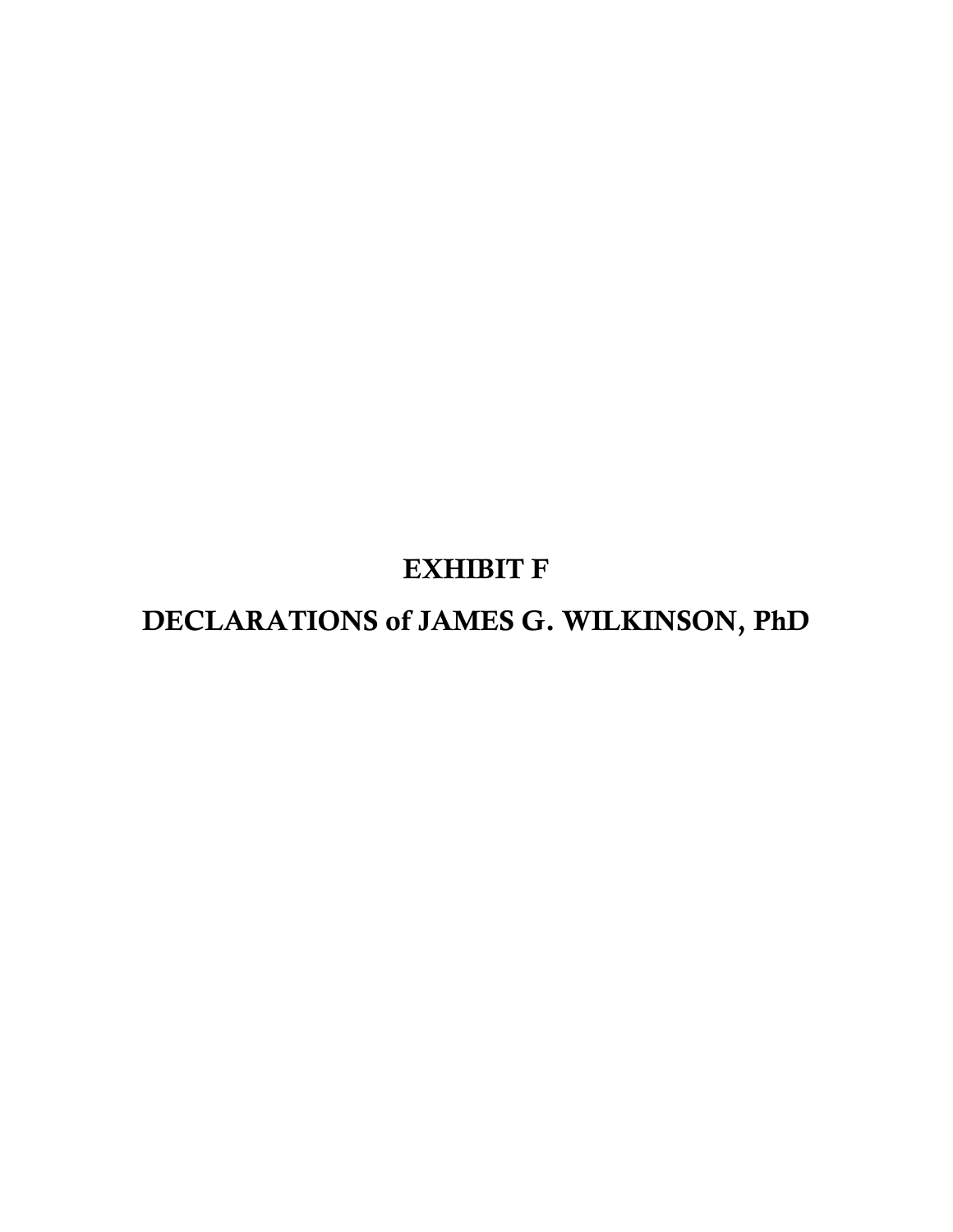### EXHIBIT F DECLARATIONS of JAMES G. WILKINSON, PhD TABLE OF CONTENTS

Page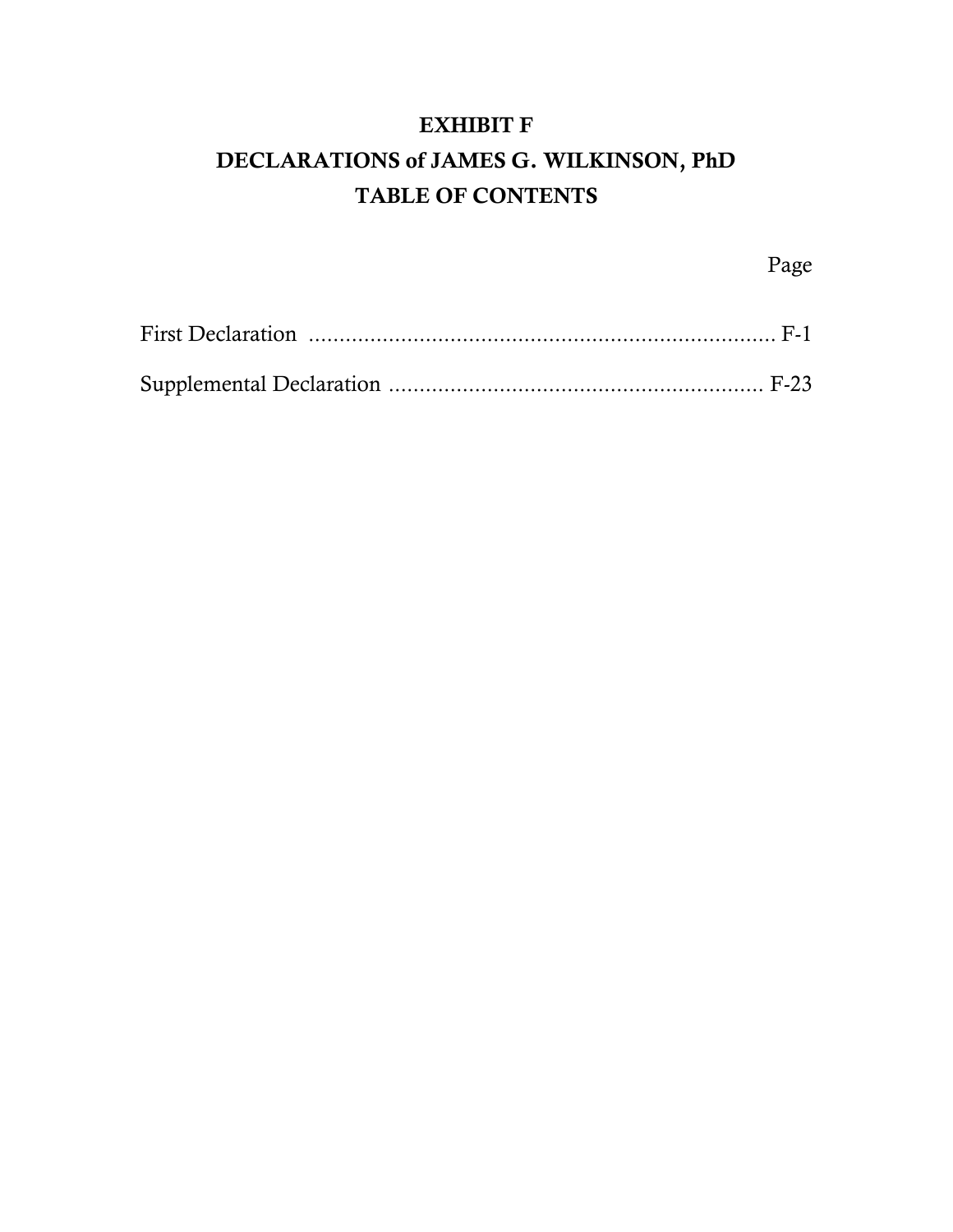#### <span id="page-2-0"></span>**Introduction**

- 1. I am a Senior Consultant with Golder Associates Inc. (Golder). Golder is a global firm with more than 7,000 employees who provide design, construction, and consulting services related to the earth, environment, and energy. I have a PhD in Engineering and Public Policy from Carnegie Mellon University and a BS in Petroleum Engineering from Montana Tech of the University of Montana. I have 30 years of experience in applied research and directly related technical experience in disciplines spanning the physical sciences, geophysical sciences, mathematics, and computational sciences. My experience includes but is not limited to managing large scale, multidisciplinary applied research projects with multiple stakeholders and sponsors that include projects related to urban-scale air quality, meteorological, and emissions modeling studies. I have worked with the United States Environmental Protection Agency's (US EPA's) family of Motor Vehicle Emission Simulator (MOVES) models since 2010 including MOVES2010a, MOVES2010b, and MOVES2014. My project experience includes the development and quality assurance of inputs to the MOVES model, running the MOVES model, and analyzing the results from the MOVES model for the ten states and associated counties that comprise the Southeastern States Air Resources Managers Inc. (SESARM) whose goal is to foment a better understanding of and to improve air quality in the Southeastern United States. I have used MOVES to estimate on-road mobile source emissions for multiple years in Texas for the Houston 8-hour Ozone SIP Coalition, which is a coalition of petrochemical, energy, and oil and gas exploration and production firms who seek to improve air quality in the greater Houston region. I have also used MOVES to estimate on-road mobile source emissions for thirteen western states to support air quality studies for the Western Regional Air Partnership (WRAP), which is a voluntary partnership of states, tribes, federal land managers, local air agencies and the US EPA whose purpose is to understand current and evolving regional air quality issues in the Western United States. Finally, I have used MOVES to estimate on-road mobile source emissions for the greater Toronto, Ontario region to support air quality modeling studies sponsored by Toronto's Pearson Airport.
- 2. MOVES2014<sup>1</sup> is US EPA's most recent model that estimates on-road mobile source emissions. MOVES2014 estimates emissions for mobile sources covering a broad range of pollutants over multiple spatial scales including national, county, and project-level analyses. MOVES2014

<sup>1</sup> EPA (2014). MOVES (Motor Vehicle Emission Simulator). MOVES2014 October Release. <http://www.epa.gov/oms/models/moves/>(accessed 12-Jun-2015).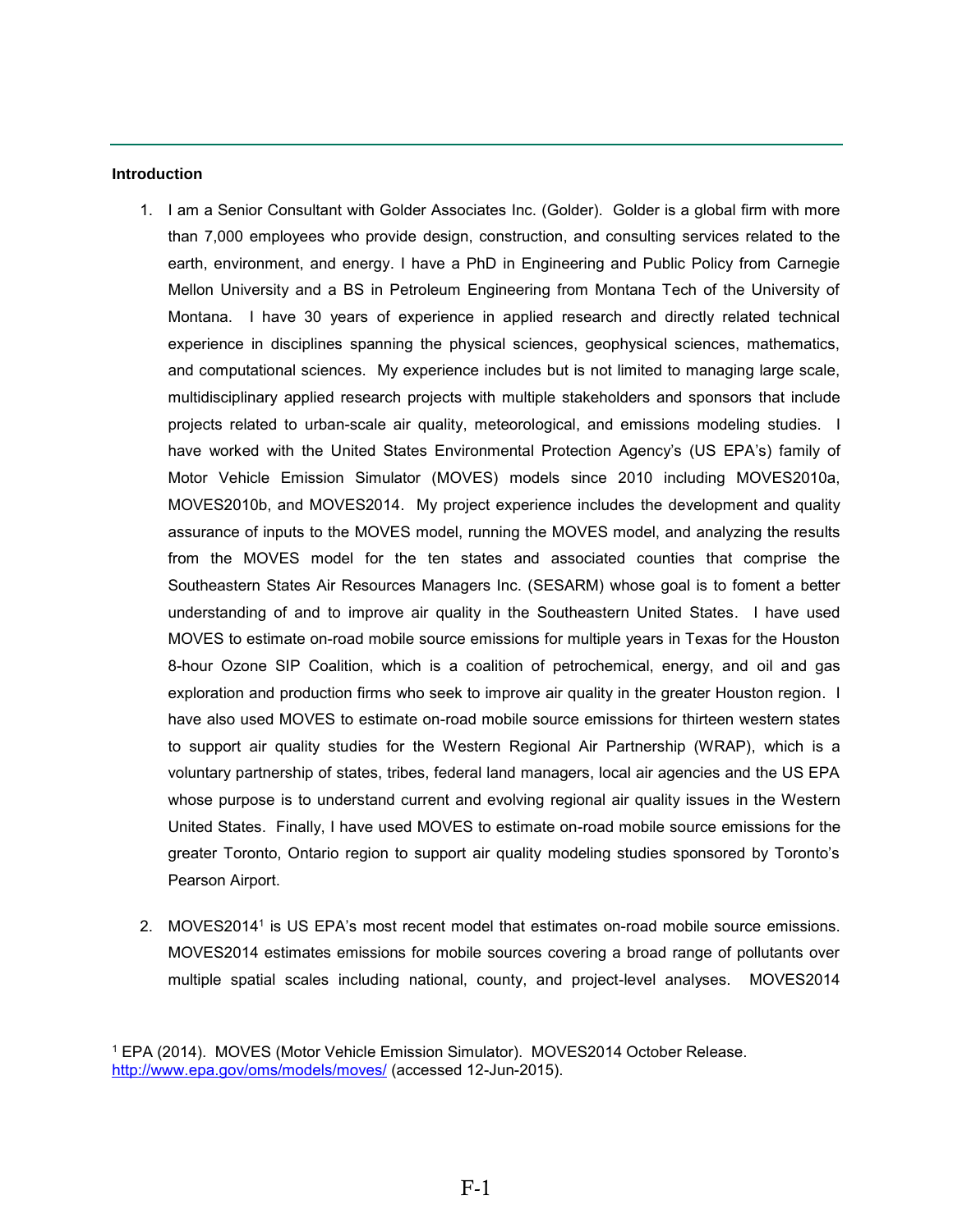includes the benefits of the Tier  $3^{2,3}$  regulations as well the impacts of other EPA rulemakings promulgated since the release of MOVES2010b, new emissions data, and new user requested features.

3. The Urban Air Initiative (UAI) desires to understand how on-road emission estimated by the MOVES2014 model respond to changes in various fuel characteristics related to ethanol-blended fuels. UAI contracted with Golder to conduct sensitivity runs of MOVES2014 to determine the relative changes in on-road mobile source emissions estimates due to changes in various fuel parameters for select regions of the United States (i.e., Kansas City, Minneapolis, and Chicago).

#### **Methods**

- 4. MOVES2014 was obtained from (EPA 2015)<sup>1</sup> and was run on a four core Intel® Core™ i5-3380M system with eight gigabytes of random access memory under a 64-bit Windows 7 Enterprise (Service Pack 1) operating system.
- 5. Table 1 identifies the cities and counties that UAI selected to run MOVES2014.

#### **Table 1. Counties for Which MOVES2014 was run**

| City               | <b>State</b>    | County    | <b>FIPS County Code</b> <sup>(a)</sup> |
|--------------------|-----------------|-----------|----------------------------------------|
| Kansas City        | Kansas          | Wyandotte | 20209                                  |
| Chicago            | <b>Illinois</b> | Cook      | 17031                                  |
| <b>Minneapolis</b> | Minnesota       | Hennepin  | 27053                                  |

(a) The FIPS county code is a five-digit Federal Information Processing Standard (FIPS) code which uniquely identifies counties and county equivalents in the United States, certain U.S. possessions, and certain freely associated states.

- 6. On-road mobile source emissions were estimated using MOVES2014 for the year 2017.
- 7. MOVES2014 provides the option to estimate on-road mobile source emissions based on the following data sets:
	- a. County-level default data that are calculated within the MOVES2014 model;
	- b. User-supplied county-specific data; and
	- c. User-supplied project level data that are typically at the finest resolution and are related to specific roadway segments.

<sup>2</sup> CFR (2014). Control of Air Pollution From Motor Vehicles: Tier 3 Motor Vehicle Emission and Fuel Standards; Final Rule. [www.gpo.gov/fdsys/pkg/FR-2014-04-28/pdf/2014-06954.pdf](http://www.gpo.gov/fdsys/pkg/FR-2014-04-28/pdf/2014-06954.pdf) (accessed 12-Jun-2015).

<sup>3</sup> EPA (2014). Tier 3 Vehicle Emission and Fuel Standards Program. <http://www.epa.gov/oms/tier3.htm> (accessed 12-Jun-2015)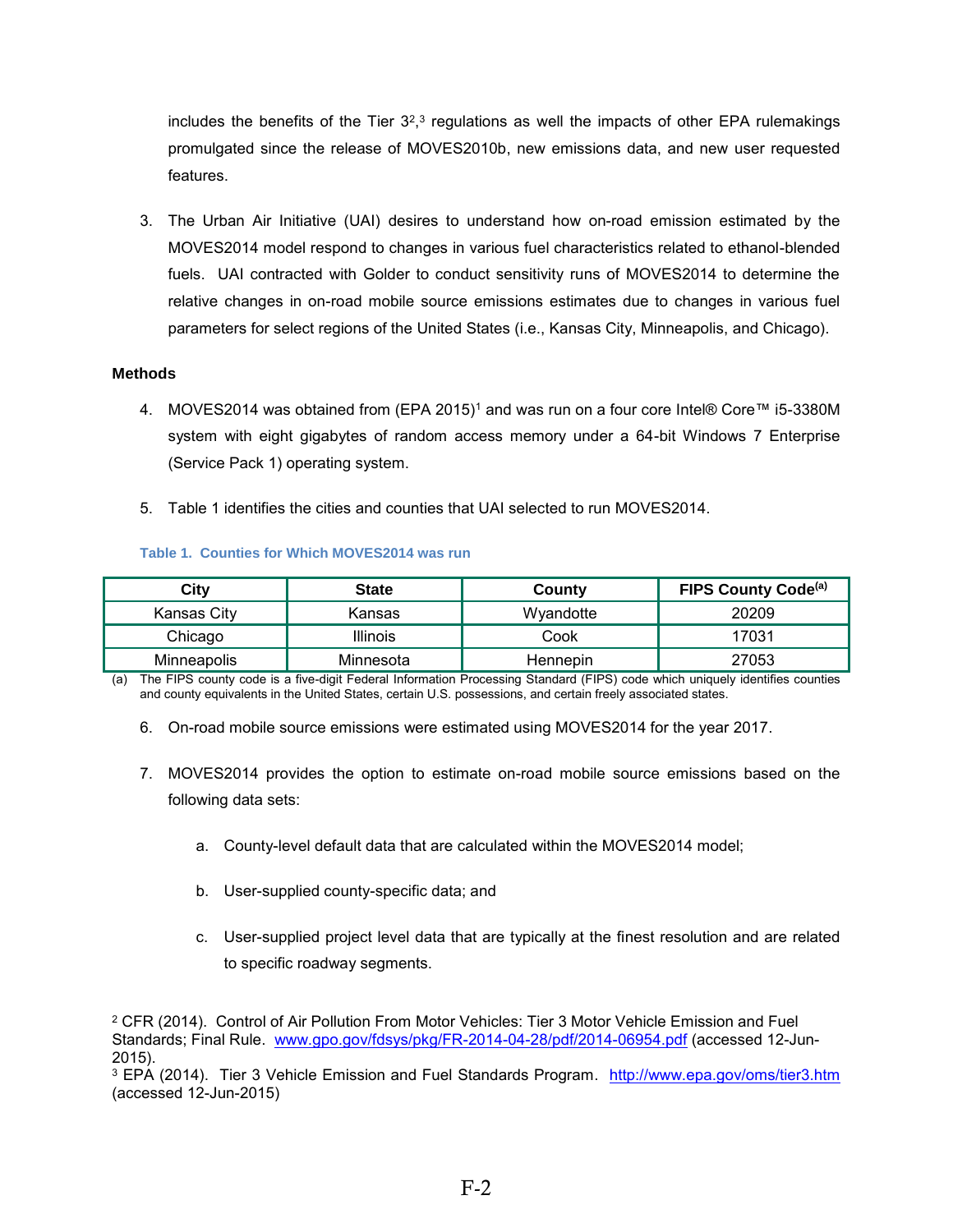- 8. As the study was concerned with relative changes in the emissions estimates as the fuel characteristics were changed, I determined that the MOVES2014's county-level default fleet, travel, and meteorological data that are a component of the MOVES2014 system were sufficient.
- 9. Ten different fuels with various ethanol blends were modeled for each of the three areas. Two ethanol-blended fuels for each county were modelled based on the MOVES2014 default fuels specific to those counties. Four ethanol-blended fuels for each county were modelled using fuel parameters derived from the application of the MOVES2014 Fuels Wizard and were based on a county-specific default fuel. Finally, four ethanol-blended fuels were modelled based on fuel formulation parameters provided by UAI. The following details regarding Tables 2, 3, and 4 apply:
	- a. Ten fuels were modelled for each city-county.
	- b. Each fuel has a numeric identifier listed under the "Fuel" column.
	- c. Where the "Source" is "MOVES2014," the MOVES2014 default fuel parameters that are identified by the "Fuel ID" (e.g., Fuel ID 3495) were used to model the on-road mobile source emissions estimates.
	- d. Where the "Source" is identified as "Fuels Wizard," the fuel parameter values were derived from the MOVES2014 fuel parameter modelling tool (i.e., MOVES2014 Fuels Wizard) that is provided with the MOVES2014 modeling system. The basis for the fuel parameters used in the Fuels Wizard was the MOVES2014 default fuel parameters identified by the MOVES2014 fuel identifier (e.g., Fuel ID 3495). In these instances, the MOVES2014 Fuels Wizard was used to calculate new fuel parameters by changing only the ethanol content of the attendant base fuel [e.g., Fuel ID 3495] to the ethanol value identified in the table. The Fuels Wizard automatically calculated all of the other fuel parameters in response to the change in ethanol content.
	- e. Where the "Source" is identified as "UAI," the fuel parameters were provided by the UAI.
	- f. The columns following the "Source" column identify the MOVES2014 fuel parameters that were modelled for each fuel.
- 10. In regards to the use of the MOVES2014 Fuels Wizard with ethanol-blended fuels above E20 and below E85, I can find no specific statement in the MOVES2014 user and technical documentation concerning whether or not MOVES2014 can accommodate such fuels. However, with this stipulation, I believe it prudent to examine how MOVES2014 emissions estimates respond to ethanol-blended fuels of 25% and 30% ethanol content. Given that these are potential fuels that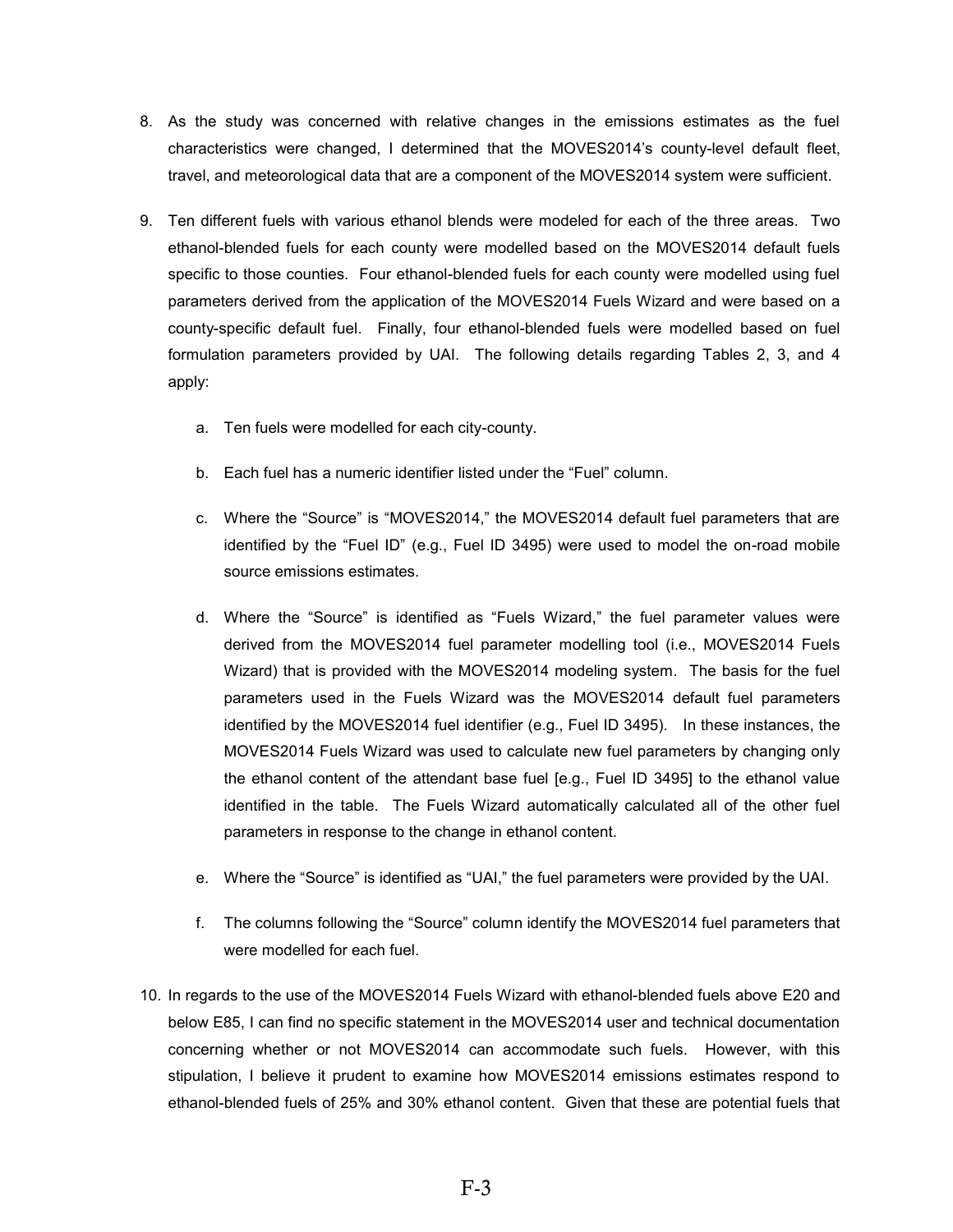may be used in the near future, policy-makers and the public will likely refer to MOVES2014 generated emissions estimates for such fuels whether or not MOVES2014 was specifically formulated to model higher ethanol-content fuels such as E25 and E30.

11. The MOVES2014 fuel parameters that were modelled for Kansas City (Wyandotte County), Kansas are identified in Table 2.

| Fuel              | <b>Source</b>                         | Fuel<br><b>Subtype</b><br>ID | Reid<br>Vapor<br><b>Pressure</b><br>(psi) | Sulfur<br>(ppm) | (% vol)   | <b>Ethanol Aromatics</b><br>(% wt) | Olefin<br>Content<br>(% wt) | <b>Benzene</b><br>(% wt) | E200<br>(%) | E300<br>$(\%)$ | <b>T50</b><br>(°F) | T90<br>(°F)   |
|-------------------|---------------------------------------|------------------------------|-------------------------------------------|-----------------|-----------|------------------------------------|-----------------------------|--------------------------|-------------|----------------|--------------------|---------------|
| 01                | <b>Fuels Wizard</b><br>(Fuel ID 3495) | 10                           | 7                                         | 10              | $\pmb{0}$ | 26.84                              | 10.75                       | 0.63                     | 43.24       | 83.77          | 213.61             | 325.9         |
| 02                | MOVES2014<br>(Fuel ID 3495)           | 12                           | 8                                         | 10              | 10        | 24.82                              | 10.29                       | 0.63                     | 46.31       | 84.16          | 207.27             | 324.13        |
| 03                | MOVES2014<br>(Fuel ID 3497)           | 15                           | $\overline{7}$                            | 10              | 15        | 23.48                              | 9.11                        | 0.63                     | 52.44       | 84.68          |                    | 194.84 321.76 |
| 04                | UAI                                   | 15                           | 8                                         | 10              | 15        | 23.48                              | 9.11                        | 0.63                     | 52.44       | 84.68          |                    | 194.84 321.76 |
| 05                | UAI                                   | 15                           | 7                                         | 10              | 15        | 23.48                              | 9.11                        | 0.63                     | 58          | 84.68          | 170                | 321.76        |
| 06                | UAI                                   | 18                           | 7                                         | 10              | 20        | 22.1                               | 8.9                         | 0.63                     | 57          | 85.5           | 182                | 319.7         |
| 07                | UAI                                   | 18                           | 7                                         | 10              | 20        | 22.1                               | 8.9                         | 0.63                     | 58.5        | 85.5           | 165                | 319.7         |
| $08^{(a)}$        | Fuels Wizard<br>(Fuel ID 3497)        | 18                           | $\overline{7}$                            | 10              | 20        | 23.03                              | 8.72                        | 0.63                     | 54.48       | 84.86          | 190.67             | 320.97        |
| 09 <sup>(a)</sup> | <b>Fuels Wizard</b><br>(Fuel ID 3497) | 18                           | 7                                         | 10              | 25        | 23.03                              | 8.72                        | 0.63                     | 54.48       | 84.86          | 190.67             | 320.97        |
| $10^{(a)}$        | Fuels Wizard<br>(Fuel ID 3497)        | 18                           | 7                                         | 10              | 30        | 23.03                              | 8.72                        | 0.63                     | 54.48       | 84.86          | 190.67             | 320.97        |

|  |  |  |  |  | Table 2. Fuel Parameters Used in MOVES2014 for Kansas City |  |  |  |
|--|--|--|--|--|------------------------------------------------------------|--|--|--|
|--|--|--|--|--|------------------------------------------------------------|--|--|--|

(a) For fuels 08, 09, and 10, the MOVES Fuels Wizard was used. For these fuels, the default fuel (i.e., 3497) was the basis fuel that was input to the MOVES Fuel Wizard. In each fuel, only the ethanol content was changed. As can be observed, the MOVES Fuels Wizard predicted no change in the fuel formulation parameters as ethanol was changed from 20% to 25% to 30%.

12. The MOVES2014 fuel parameters that were modelled for Chicago (Cook County), Illinois are identified in Table 3.

| Fuel | <b>Source</b>                             | Fuel<br><b>Subtype</b><br>ID | <b>Reid</b><br>Vapor<br><b>Pressure</b><br>(psi) | (ppm) | (% vol) | Sulfur   Ethanol   Aromatics  <br>$(% \mathbf{w}^{\prime }\mathbf{w})$ | Olefin<br>Content<br>(% wt) | <b><i>i</i></b> Benzene'<br>(% wt) | E200<br>(%) | E300<br>(%) | T50<br>(°F) | T90<br>(°F)         |
|------|-------------------------------------------|------------------------------|--------------------------------------------------|-------|---------|------------------------------------------------------------------------|-----------------------------|------------------------------------|-------------|-------------|-------------|---------------------|
| 01   | <b>Fuels Wizard</b><br>$ $ (Fuel ID 3571) | 10                           | 5.9                                              | 10    | 0       | 19.17                                                                  | 8.31                        | 0.6                                | 47.87       |             |             | 84.82 204.16 321.13 |
| 02   | MOVES2014                                 | 12                           | 6.9                                              | 10    | 10      | 17.15                                                                  | 7.85                        | 0.6                                | 50.98       | 85.21       |             | 197.82 319.36       |

#### **Table 3. Fuel Parameters Used in MOVES2014 for Chicago**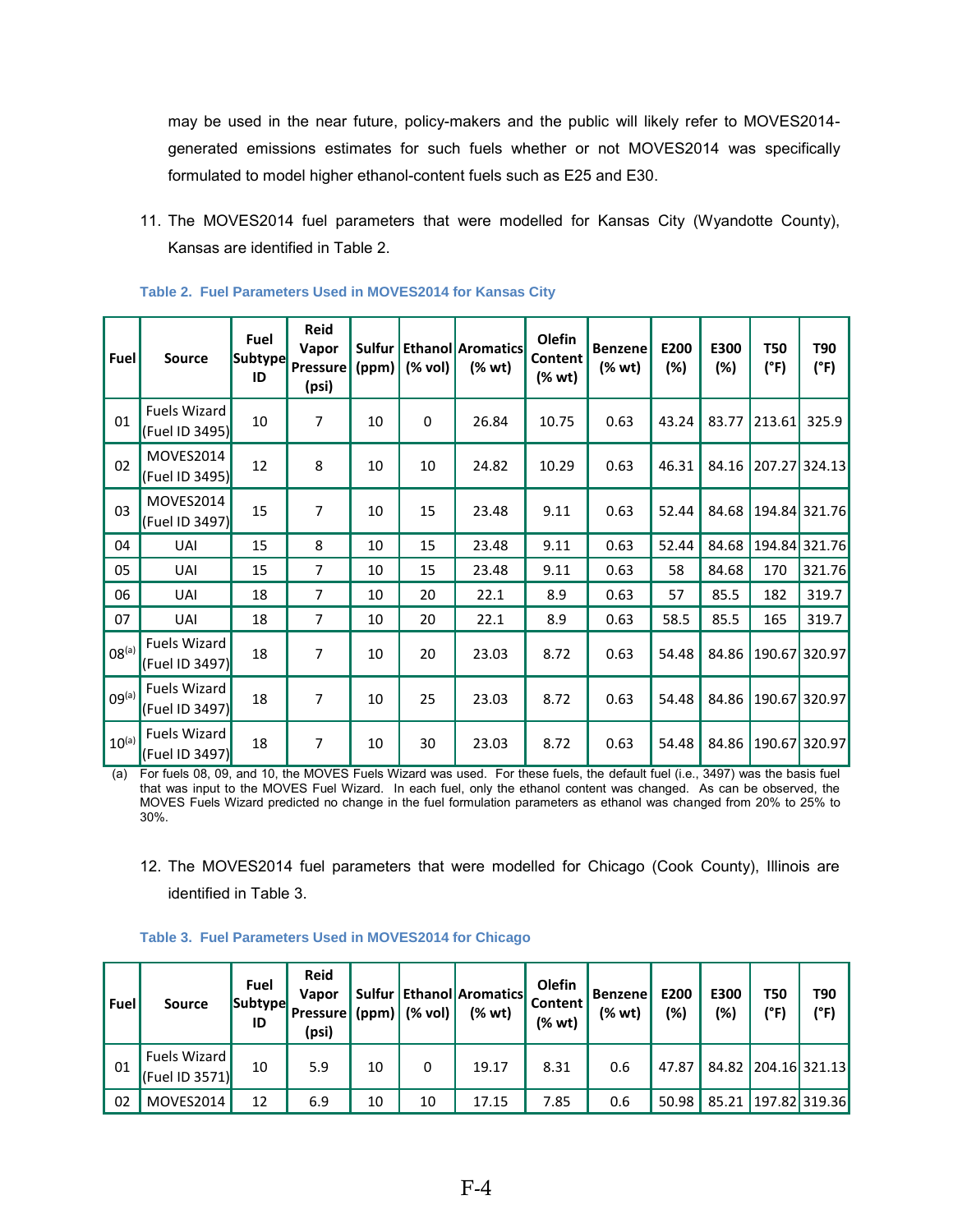|                   | (Fuel ID 3571)                                 |    |     |    |    |       |      |     |       |       |        |               |
|-------------------|------------------------------------------------|----|-----|----|----|-------|------|-----|-------|-------|--------|---------------|
| 03                | MOVES2014<br>(Fuel ID 3573)                    | 15 | 6.9 | 10 | 15 | 15.81 | 6.67 | 0.6 | 57.11 | 85.73 |        | 185.39 316.99 |
| 04                | <b>UAI</b>                                     | 15 | 6.9 | 10 | 15 | 15.81 | 6.67 | 0.6 | 58    | 85.73 | 170    | 316.99        |
| 05                | <b>UAI</b>                                     | 18 | 6.9 | 10 | 20 | 14.7  | 6.2  | 0.6 | 57.8  | 86.8  | 175    | 314.5         |
| 06                | <b>UAI</b>                                     | 18 | 6.9 | 10 | 20 | 14.7  | 6.2  | 0.6 | 59    | 86.8  | 165    | 314.5         |
| 07                | UAI                                            | 12 | 8.4 | 10 | 10 | 17.15 | 7.85 | 0.6 | 50.98 | 85.21 | 197.82 | 319.36        |
| 08 <sup>(a)</sup> | Fuels Wizard<br>(Fuel ID 3573)                 | 18 | 6.9 | 10 | 20 | 15.36 | 6.28 | 0.6 | 59.11 | 85.91 | 181.22 | 316.2         |
| 09 <sup>(a)</sup> | <b>Fuels Wizard</b><br>$ $ (Fuel ID 3573)      | 18 | 6.9 | 10 | 25 | 15.36 | 6.28 | 0.6 | 59.11 | 85.91 | 181.22 | 316.2         |
| $10^{(a)}$        | Fuels Wizard<br>$\vert$ (Fuel ID 3573) $\vert$ | 18 | 6.9 | 10 | 30 | 15.36 | 6.28 | 0.6 | 59.11 | 85.91 | 181.22 | 316.2         |

(a) For fuels 08, 09, and 10, the MOVES Fuels Wizard was used. For these fuels, the default fuel (i.e., 3573) was the basis fuel that was input to the MOVES Fuel Wizard. In each fuel, only the ethanol content was changed. As can be observed, the MOVES Fuels Wizard predicted no change in the fuel formulation parameters as ethanol was changed from 20% to 25% to 30%.

13. The MOVES2014 fuel parameters that were modelled for Minneapolis (Hennepin County), Minnesota are identified in Table 4.

| <b>Fuel</b>       | <b>Source</b>                         | Fuel<br><b>Subtype</b><br>ID | <b>Reid</b><br>Vapor<br>Pressure<br>(psi) | Sulfur<br>(ppm) | (% vol)   | <b>Ethanol Aromatics</b><br>(% wt) | <b>Olefin</b><br>Content<br>(% wt) | <b>Benzene</b><br>(% wt) | E200<br>(%) | E300<br>(%) | <b>T50</b><br>(°F) | T90<br>(°F)   |
|-------------------|---------------------------------------|------------------------------|-------------------------------------------|-----------------|-----------|------------------------------------|------------------------------------|--------------------------|-------------|-------------|--------------------|---------------|
| 01                | <b>Fuels Wizard</b><br>(Fuel ID 3504) | 10                           | 8.7                                       | 10              | $\pmb{0}$ | 24.3                               | 8.18                               | 0.86                     | 47.24       | 81.1        |                    | 205.44 338.04 |
| 02                | MOVES2014<br>(Fuel ID 3504)           | 12                           | 9.7                                       | 10              | 10        | 22.28                              | 7.72                               | 0.86                     | 50.31       | 81.49       | 199.1              | 336.27        |
| 03                | MOVES2014<br>(Fuel ID 3506)           | 15                           | 8.7                                       | 10              | 15        | 20.94                              | 6.54                               | 0.86                     | 56.44       | 82.01       | 186.67             | 333.9         |
| 04                | UAI                                   | 18                           | 8.7                                       | 10              | 20        | 19.7                               | 6.1                                | 0.86                     | 58          | 82.5        | 174                | 331.5         |
| 05                | UAI                                   | 18                           | 8.7                                       | 10              | 20        | 19.7                               | 6.1                                | 0.86                     | 59.5        | 82.5        | 158                | 331.5         |
| 06                | UAI                                   | 15                           | 9.7                                       | 10              | 15        | 20.94                              | 6.54                               | 0.86                     | 58.7        | 82.01       | 165                | 333.9         |
| 07                | <b>UAI</b>                            | 10                           | 9.7                                       | 10              | 0         | 22.28                              | 7.72                               | 0.86                     | 50.31       | 81.49       | 199.1              | 336.27        |
| $08^{(a)}$        | Fuels Wizard<br>(Fuel ID 3506)        | 18                           | 8.7                                       | 10              | 20        | 20.49                              | 6.15                               | 0.86                     | 58.49       | 82.19       | 182.5              | 333.11        |
| 09 <sup>(a)</sup> | Fuels Wizard<br>(Fuel ID 3506)        | 18                           | 8.7                                       | 10              | 25        | 20.49                              | 6.15                               | 0.86                     | 58.49       | 82.19       | 182.5              | 333.11        |
| 10 <sup>(a)</sup> | Fuels Wizard<br>(Fuel ID 3506)        | 18                           | 8.7                                       | 10              | 30        | 20.49                              | 6.15                               | 0.86                     | 58.49       | 82.19       | 182.5              | 333.11        |

#### **Table 4. Fuel Parameters Used in MOVES2014 for Minneapolis**

(a) For fuels 08, 09, and 10, the MOVES Fuels Wizard was used. For these fuels, the default fuel (i.e., 3506) was the basis fuel that was input to the MOVES Fuel Wizard. In each fuel, only the ethanol content was changed. As can be observed, the MOVES Fuels Wizard predicted no change in the fuel formulation parameters as ethanol was changed from 20% to 25% to 30%.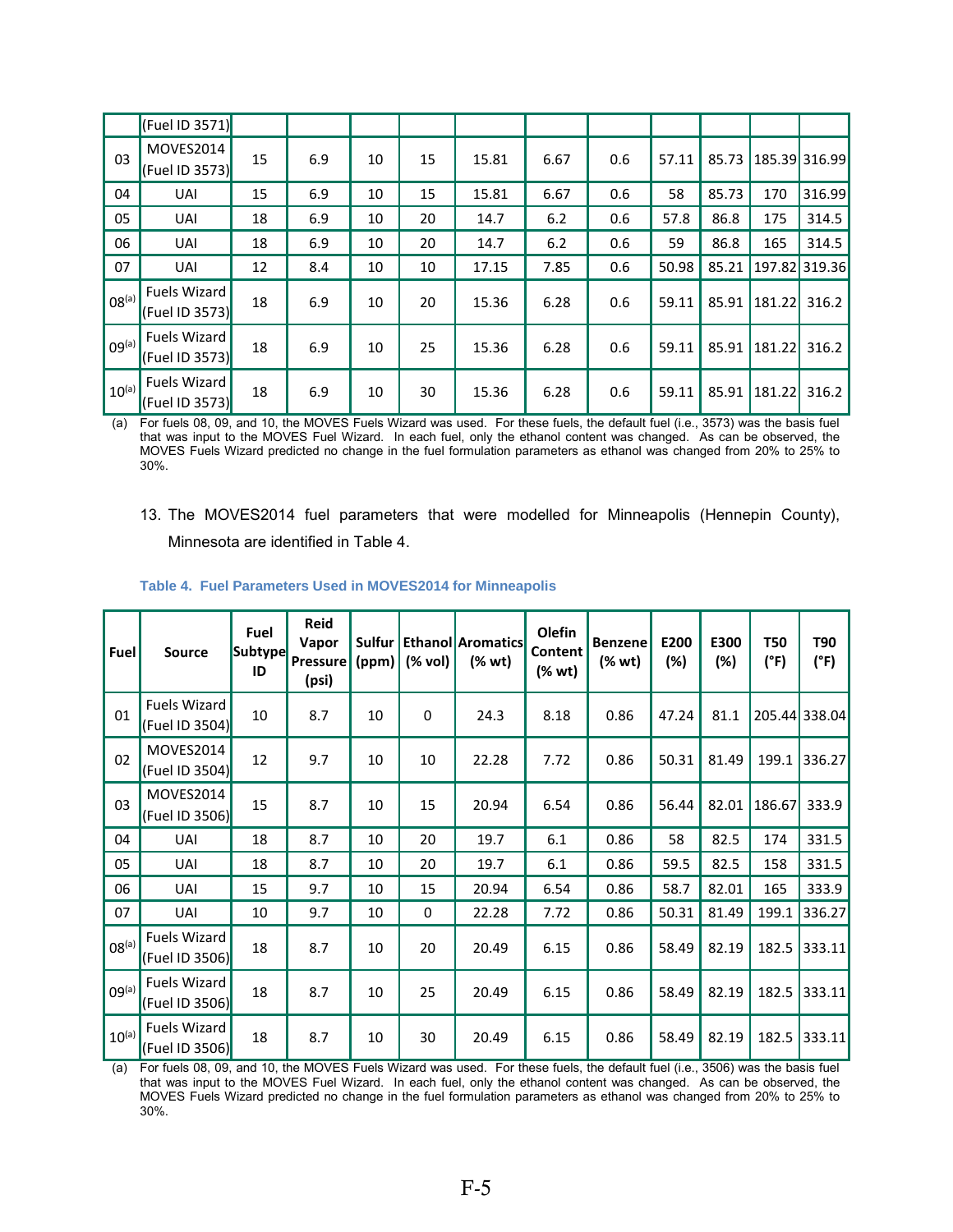14. For each set of fuel formulation parameters identified in Tables 2, 3, and 4, MOVES2014 was run to estimate on-road mobile source emissions for a June 2017 weekday and weekend day. Emissions were estimated for all MOVES2014 gasoline-fueled source types (e.g., motorcycle, passenger car). Finally, emissions were estimated for each process type (e.g., crankcase running exhaust, evaporative fuel leaks).

#### **Results**

- 15. Table 5 presents the MOVES2014 emissions estimates for June weekday in 2017 using the default data (i.e., Fuel 02 and Fuel 03) and for each fuel formulation parameter sensitivity run for Kansas City (Wyandotte County), Kansas.
- 16. Table 6 presents the MOVES2014 emissions estimates for June weekday in 2017 using the default data (i.e., Fuel 02 and Fuel 03) and for each fuel formulation parameter sensitivity run for Chicago (Cook County), Illinois.
- 17. Table 7 presents the MOVES2014 emissions estimates for June weekday in 2017 using the default data (i.e., Fuel 02 and Fuel 03) and for each fuel formulation parameter sensitivity run for Minneapolis (Hennepin County), Minnesota.
- 18. The *Exhaust Processes* in Tables 5, 6, and 7 include crankcase running exhaust, crankcase start exhaust, running exhaust, and start exhaust. The *Evaporative Processes* in Tables 5, 6, and 7 include evaporative fuel leaks, evaporative fuel vapor venting, and evaporative permeation.
- 19. For each county, weekend emissions exhibit similar trends to those for the weekday; however, the weekend emissions mass is predicted to be lower by 10% to 30% depending on pollutant.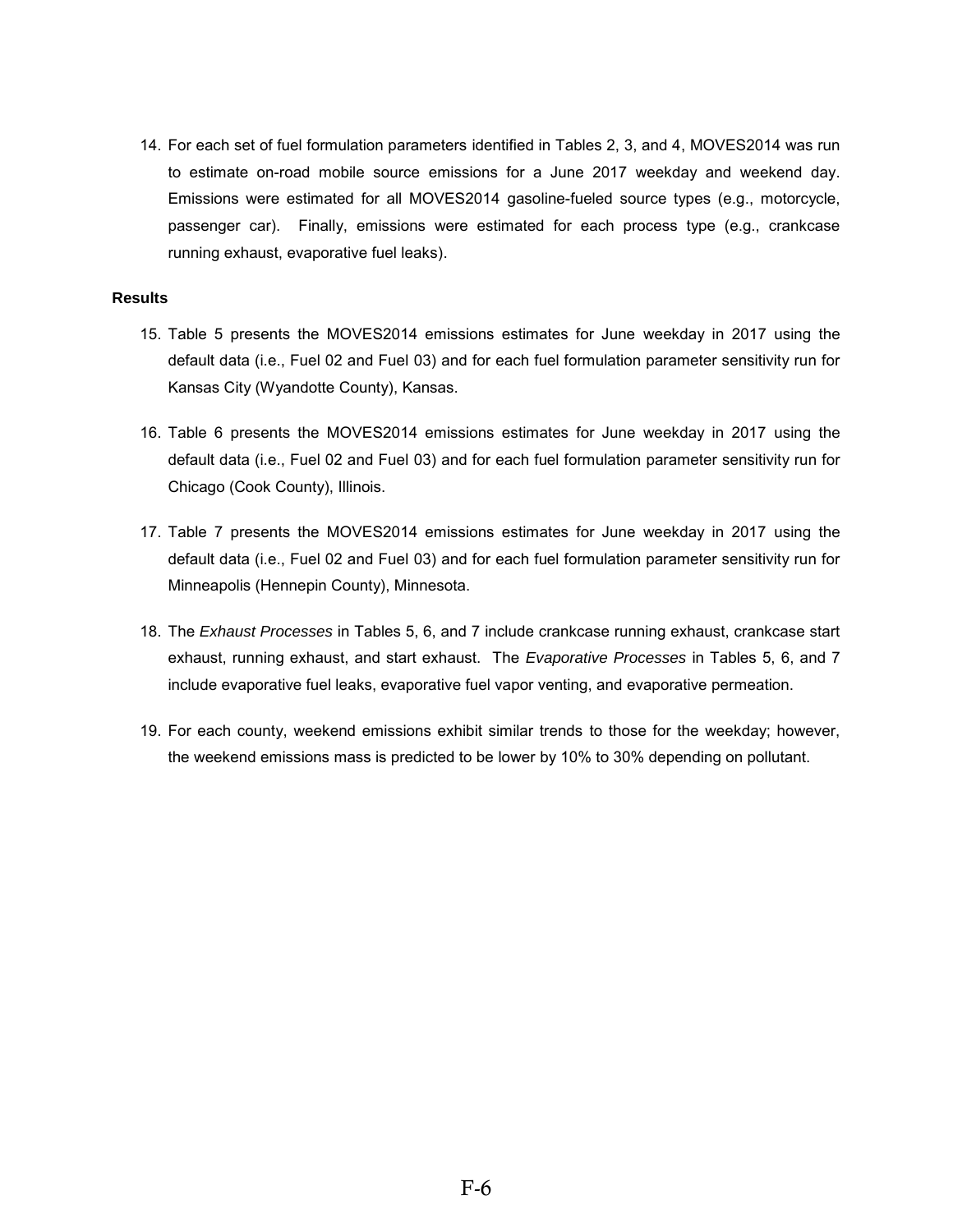|      |                |         |            |                          |             |              |                 |         | <b>MOVES2014 Emissions Estimates (tons per day)</b> |            |                            |         |            |                       |             |              |            |
|------|----------------|---------|------------|--------------------------|-------------|--------------|-----------------|---------|-----------------------------------------------------|------------|----------------------------|---------|------------|-----------------------|-------------|--------------|------------|
| Fuel |                |         |            | <b>Exhaust Processes</b> |             |              |                 |         | <b>Evaporative Processes</b>                        |            | <b>Total All Processes</b> |         |            |                       |             |              |            |
|      | <b>Benzene</b> | Ethanol | <b>VOC</b> | <b>NO<sub>x</sub></b>    | <b>PM10</b> | <b>PM2.5</b> | SO <sub>2</sub> | Benzene | <b>Ethanol</b>                                      | <b>VOC</b> | <b>Benzene</b>             | Ethanol | <b>VOC</b> | <b>NO<sub>x</sub></b> | <b>PM10</b> | <b>PM2.5</b> | <b>SO2</b> |
| 01   | 0.067          | 0.002   | 1.39       | 2.34                     | 0.043       | 0.038        | 0.014           | 0.0036  | 0.000                                               | 0.66       | 0.071                      | 0.002   | 2.06       | 2.34                  | 0.043       | 0.038        | 0.014      |
| 02   | 0.059          | 0.040   | 1.41       | 2.52                     | 0.046       | 0.040        | 0.015           | 0.0050  | 0.197                                               | 0.86       | 0.064                      | 0.237   | 2.27       | 2.52                  | 0.046       | 0.040        | 0.015      |
| 03   | 0.057          | 0.059   | 1.39       | 2.60                     | 0.046       | 0.041        | 0.015           | 0.0044  | 0.200                                               | 0.88       | 0.061                      | 0.259   | 2.27       | 2.60                  | 0.046       | 0.041        | 0.015      |
| 04   | 0.056          | 0.058   | 1.38       | 2.62                     | 0.046       | 0.041        | 0.015           | 0.0050  | 0.197                                               | 0.90       | 0.061                      | 0.255   | 2.28       | 2.62                  | 0.046       | 0.041        | 0.015      |
| 05   | 0.057          | 0.060   | 1.35       | 2.59                     | 0.047       | 0.041        | 0.015           | 0.0051  | 0.269                                               | 0.88       | 0.062                      | 0.329   | 2.23       | 2.59                  | 0.047       | 0.041        | 0.015      |
| 06   | 0.059          | 0.074   | 1.51       | 2.73                     | 0.047       | 0.042        | 0.015           | 0.0051  | 0.269                                               | 0.92       | 0.064                      | 0.343   | 2.44       | 2.73                  | 0.047       | 0.042        | 0.015      |
| 07   | 0.060          | 0.077   | 1.49       | 2.72                     | 0.048       | 0.042        | 0.015           | 0.0051  | 0.269                                               | 0.92       | 0.065                      | 0.346   | 2.42       | 2.72                  | 0.048       | 0.042        | 0.015      |
| 08   | 0.061          | 0.073   | 1.56       | 2.74                     | 0.048       | 0.043        | 0.015           | 0.0051  | 0.333                                               | 0.92       | 0.066                      | 0.406   | 2.48       | 2.74                  | 0.048       | 0.043        | 0.015      |
| 09   | 0.069          | 0.071   | 1.82       | 2.91                     | 0.051       | 0.045        | 0.015           | 0.0050  | 0.400                                               | 0.95       | 0.074                      | 0.471   | 2.77       | 2.91                  | 0.051       | 0.045        | 0.015      |
| 10   | 0.081          | 0.068   | 2.21       | 3.13                     | 0.054       | 0.048        | 0.015           | 0.0047  | 0.373                                               | 0.98       | 0.085                      | 0.441   | 3.19       | 3.13                  | 0.054       | 0.048        | 0.015      |

**Table 5. MOVES2014 Emissions Estimates for Each set of Fuel Formulation Parameters for Kansas City (Wyandotte County), Kansas for a June Weekday in 2017. The Contents of the** *Fuel* **Column are Consistent Between This Table and Table 2.** 

**Table 6. MOVES2014 Emissions Estimates for Each set of Fuel Formulation Parameters for Chicago (Cook County), Illinois for a June Weekday in 2017. The Contents of the** *Fuel* **Column are Consistent Between This Table and Table 3.**

|          |                |         |            |                          |             |              |            |                | <b>MOVES2014 Emissions Estimates (tons per day)</b> |            |                            |                |       |                       |             |              |            |
|----------|----------------|---------|------------|--------------------------|-------------|--------------|------------|----------------|-----------------------------------------------------|------------|----------------------------|----------------|-------|-----------------------|-------------|--------------|------------|
| l Fuel l |                |         |            | <b>Exhaust Processes</b> |             |              |            |                | <b>Evaporative Processes</b>                        |            | <b>Total All Processes</b> |                |       |                       |             |              |            |
|          | <b>Benzene</b> | Ethanol | <b>VOC</b> | <b>NO<sub>x</sub></b>    | <b>PM10</b> | <b>PM2.5</b> | <b>SO2</b> | <b>Benzene</b> | <b>Ethanol</b>                                      | <b>VOC</b> | <b>Benzene</b>             | <b>Ethanol</b> | voc   | <b>NO<sub>x</sub></b> | <b>PM10</b> | <b>PM2.5</b> | <b>SO2</b> |
| 01       | 0.873          | 0.028   | 20.51      | 35.05                    | 0.634       | 0.561        | 0.255      | 0.0642         | 0.000                                               | 11.12      | 0.937                      | 0.028          | 31.63 | 35.05                 | 0.634       | 0.561        | 0.255      |
| 02       | 0.759          | 0.620   | 20.53      | 38.06                    | 0.673       | 0.595        | 0.265      | 0.0748         | 2.092                                               | 14.04      | 0.834                      | 2.711          | 34.56 | 38.06                 | 0.673       | 0.595        | 0.265      |
| 03       | 0.719          | 0.946   | 20.44      | 39.72                    | 0.685       | 0.606        | 0.271      | 0.0776         | 3.203                                               | 14.68      | 0.797                      | 4.149          | 35.12 | 39.72                 | 0.685       | 0.606        | 0.271      |
| 04       | 0.726          | 0.968   | 20.20      | 39.59                    | 0.687       | 0.608        | 0.271      | 0.0776         | 3.203                                               | 14.68      | 0.804                      | 4.171          | 34.88 | 39.59                 | 0.687       | 0.608        | 0.271      |
| 05       | 0.751          | 1.229   | 22.41      | 41.77                    | 0.703       | 0.622        | 0.276      | 0.0795         | 4.390                                               | 15.33      | 0.830                      | 5.619          | 37.74 | 41.77                 | 0.703       | 0.622        | 0.276      |
| 06       | 0.758          | 1.271   | 22.32      | 41.71                    | 0.706       | 0.624        | 0.276      | 0.0795         | 4.390                                               | 15.33      | 0.837                      | 5.661          | 37.65 | 41.71                 | 0.706       | 0.624        | 0.276      |
| 07       | 0.733          | 0.608   | 20.40      | 38.44                    | 0.673       | 0.595        | 0.265      | 0.0643         | 2.135                                               | 14.40      | 0.797                      | 2.743          | 34.80 | 38.44                 | 0.673       | 0.595        | 0.265      |
| 08       | 0.769          | 1.208   | 22.90      | 42.00                    | 0.713       | 0.631        | 0.276      | 0.0795         | 4.390                                               | 15.33      | 0.849                      | 5.598          | 38.23 | 42.00                 | 0.713       | 0.631        | 0.276      |
| 09       | 0.851          | 1.198   | 26.38      | 44.83                    | 0.750       | 0.664        | 0.276      | 0.0790         | 5.453                                               | 15.85      | 0.930                      | 6.651          | 42.23 | 44.83                 | 0.750       | 0.664        | 0.276      |
| 10       | 0.987          | 1.219   | 31.85      | 48.30                    | 0.790       | 0.699        | 0.276      | 0.0774         | 6.577                                               | 16.36      | 1.065                      | 7.796          | 48.21 | 48.30                 | 0.790       | 0.699        | 0.276      |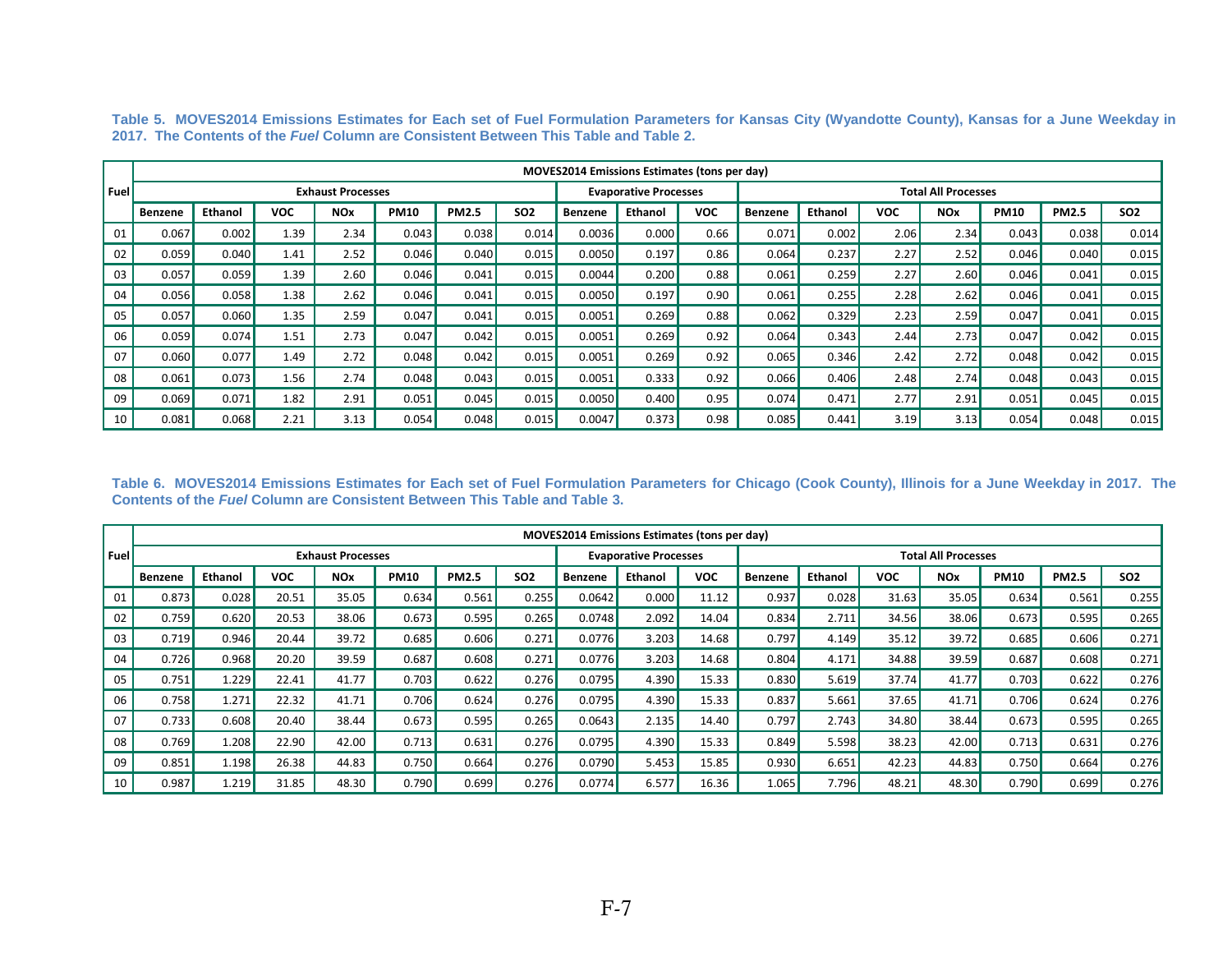|       |         |         |            |                          |             |              |            |         | <b>MOVES2014 Emissions Estimates (tons per day)</b> |            |         |                |            |                            |             |              |                 |
|-------|---------|---------|------------|--------------------------|-------------|--------------|------------|---------|-----------------------------------------------------|------------|---------|----------------|------------|----------------------------|-------------|--------------|-----------------|
| Fuell |         |         |            | <b>Exhaust Processes</b> |             |              |            |         | <b>Evaporative Processes</b>                        |            |         |                |            | <b>Total All Processes</b> |             |              |                 |
|       | Benzene | Ethanol | <b>VOC</b> | <b>NO<sub>x</sub></b>    | <b>PM10</b> | <b>PM2.5</b> | <b>SO2</b> | Benzene | <b>Ethanol</b>                                      | <b>VOC</b> | Benzene | <b>Ethanol</b> | <b>VOC</b> | <b>NO<sub>x</sub></b>      | <b>PM10</b> | <b>PM2.5</b> | SO <sub>2</sub> |
| 01    | 0.350   | 0.008   | 7.45       | 13.92                    | 0.270       | 0.238        | 0.084      | 0.0244  | 0.000                                               | 3.84       | 0.374   | 0.008          | 11.29      | 13.92                      | 0.270       | 0.350        | 0.008           |
| 02    | 0.313   | 0.210   | 7.66       | 15.04                    | 0.287       | 0.254        | 0.088      | 0.0260  | 0.718                                               | 4.89       | 0.339   | 0.928          | 12.55      | 15.04                      | 0.287       | 0.313        | 0.210           |
| 03    | 0.308   | 0.322   | 7.75       | 15.55                    | 0.292       | 0.258        | 0.090      | 0.0296  | 1.076                                               | 4.98       | 0.338   | 1.399          | 12.73      | 15.55                      | 0.292       | 0.308        | 0.322           |
| 04    | 0.326   | 0.414   | 8.62       | 16.30                    | 0.299       | 0.265        | 0.092      | 0.0296  | 1.476                                               | 5.20       | 0.356   | 1.891          | 13.82      | 16.30                      | 0.299       | 0.326        | 0.414           |
| 05    | 0.334   | 0.444   | 8.61       | 16.26                    | 0.303       | 0.268        | 0.092      | 0.0296  | 1.476                                               | 5.20       | 0.364   | 1.920          | 13.81      | 16.26                      | 0.303       | 0.334        | 0.444           |
| 06    | 0.307   | 0.329   | 7.61       | 15.58                    | 0.294       | 0.260        | 0.090      | 0.0259  | 1.101                                               | 5.11       | 0.333   | 1.429          | 12.72      | 15.58                      | 0.294       | 0.307        | 0.329           |
| 07    | 0.323   | 0.008   | 7.21       | 13.82                    | 0.259       | 0.229        | 0.084      | 0.0224  | 0.000                                               | 3.97       | 0.346   | 0.008          | 11.17      | 13.82                      | 0.259       | 0.323        | 0.008           |
| 08    | 0.334   | 0.406   | 8.80       | 16.40                    | 0.304       | 0.269        | 0.092      | 0.0296  | 1.476                                               | 5.20       | 0.363   | 1.882          | 14.00      | 16.40                      | 0.304       | 0.334        | 0.406           |
| 09    | 0.374   | 0.391   | 10.30      | 17.45                    | 0.321       | 0.284        | 0.092      | 0.0285  | 1.838                                               | 5.38       | 0.403   | 2.228          | 15.67      | 17.45                      | 0.321       | 0.374        | 0.391           |
| 10    | 0.441   | 0.376   | 12.63      | 18.74                    | 0.340       | 0.300        | 0.092      | 0.0269  | 2.220                                               | 5.55       | 0.468   | 2.596          | 18.18      | 18.74                      | 0.340       | 0.441        | 0.376           |

**Table 7. MOVES2014 Emissions Estimates for Each set of Fuel Formulation Parameters for Minneapolis (Hennepin County), Minnesota for a June Weekday in 2017. The Contents of the** *Fuel* **Column are Consistent Between This Table and Table 4.**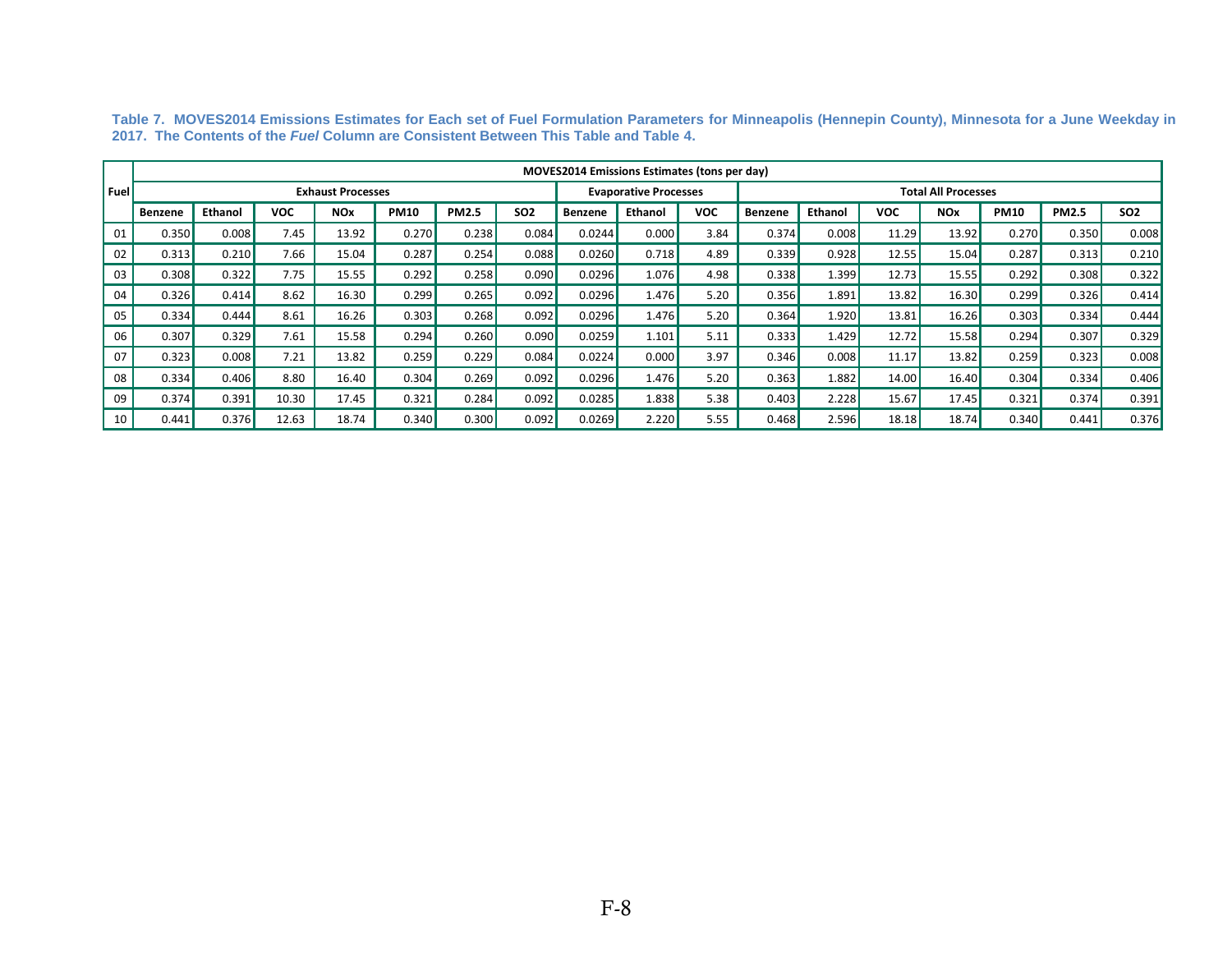- 20. Bar charts of the emissions mass by pollutant and ethanol fuel content were prepared. As weekday and weekend day emissions estimated by MOVES2014 exhibit similar trends, though with weekend day emissions estimates being lower, only the bar charts for the weekday emissions estimates are presented.
- 21. Figure 1 presents bar charts of MOVES2014 on-road mobile source exhaust emissions estimates for each pollutant for Kansas City (Wyandotte County), Kansas for a June weekday in 2017 grouped by the ethanol content of the fuels. In general, the following is observed with exhaust emissions estimates with increasing fuel content (i.e., moving from E0 to E10 to E15 through E30):
	- a. VOC emissions are relatively flat for E0 to E15 fuels but trend up from E20 to E30 fuels;
	- b. NOX, PM10, PM2.5 and SO2 emissions trend up from E0 to E30 fuels;
	- c. Benzene emissions trend down from E0 to E15 fuels and trend up from E20 to E30 fuels; and
	- d. Ethanol emissions trend up from E0 to E20 fuels and trend down from E25 to E30 fuels.
- 22. Figure 2 presents bar charts of MOVES2014 on-road mobile source evaporative emissions estimates for each pollutant for Kansas City (Wyandotte County), Kansas for a June weekday in 2017 grouped by the ethanol content of the fuels. In general, the following is observed with evaporative emissions estimates with increasing fuel content:
	- a. VOC emissions trend up from E0 to E30 fuels;
	- b. Benzene emissions trend up from E0 to E20 fuels and trend down from E25 to E30 fuels; and
	- c. Ethanol emissions trend up from E0 to E25 fuels and trend down with the E30 fuel.
- 23. Figure 3 presents bar charts of MOVES2014 on-road mobile source total (i.e., exhaust plus evaporative) emissions estimates for Kansas City (Wyandotte County), Kansas for a June weekday in 2017 grouped by the ethanol content of the fuels. In general, the following is observed with total (exhaust plus evaporative) emissions estimates with increasing fuel content:
	- a. VOC, ethanol, NOX, PM10, PM2.5 and SO2 emissions trend up from E0 to E30 fuels; and
	- b. Benzene emissions trend down from E0 to E15 fuels and trend up from E20 to E30 fuels.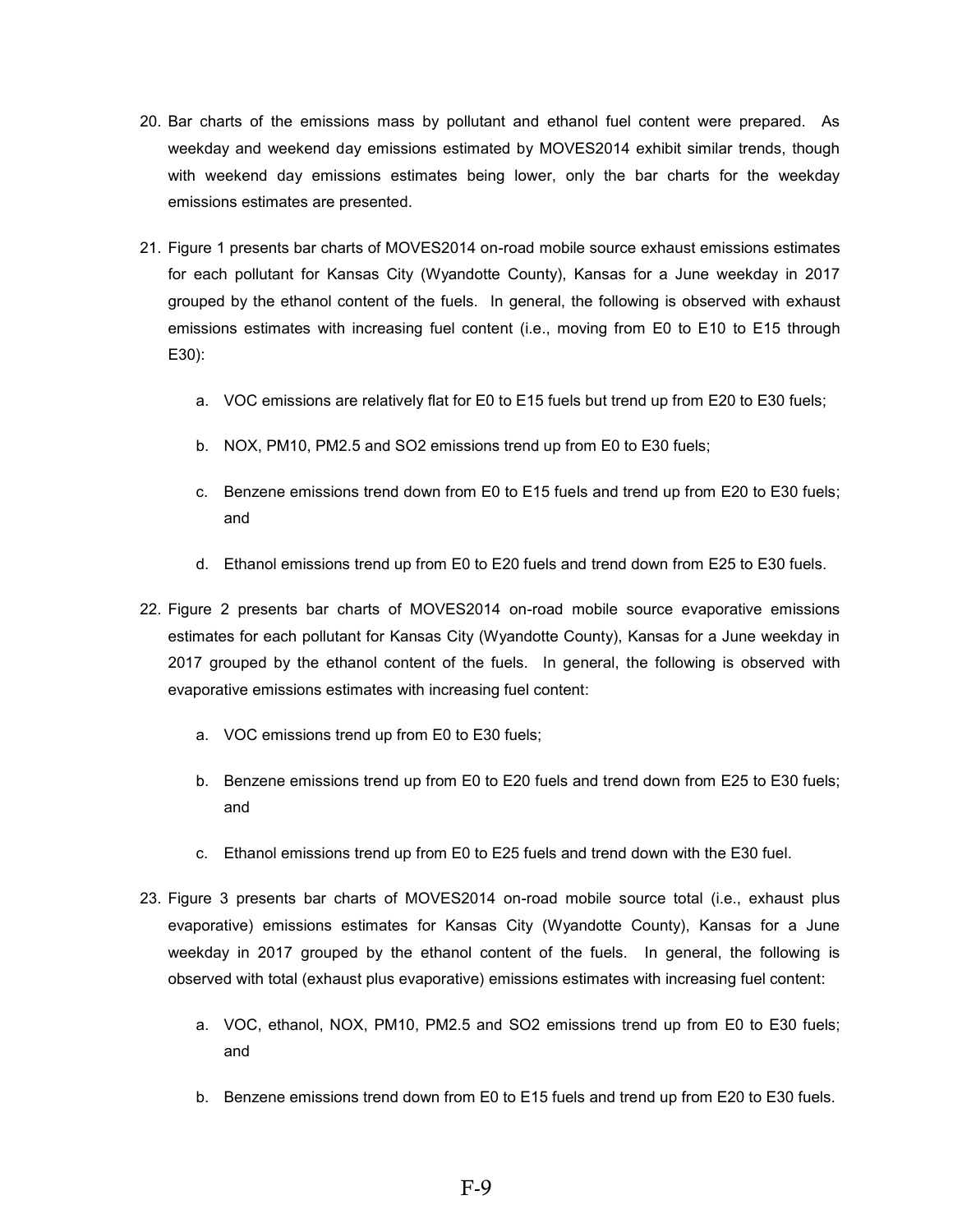













**MOVES2014 Fuel Wizard MOVES2014 Default Fuel UAI-supplied Fuel Parameters** 

**Figure 1. Bar charts of exhaust emissions estimates for Kansas City (Wyandotte County), Kansas for a June weekday in 2017.**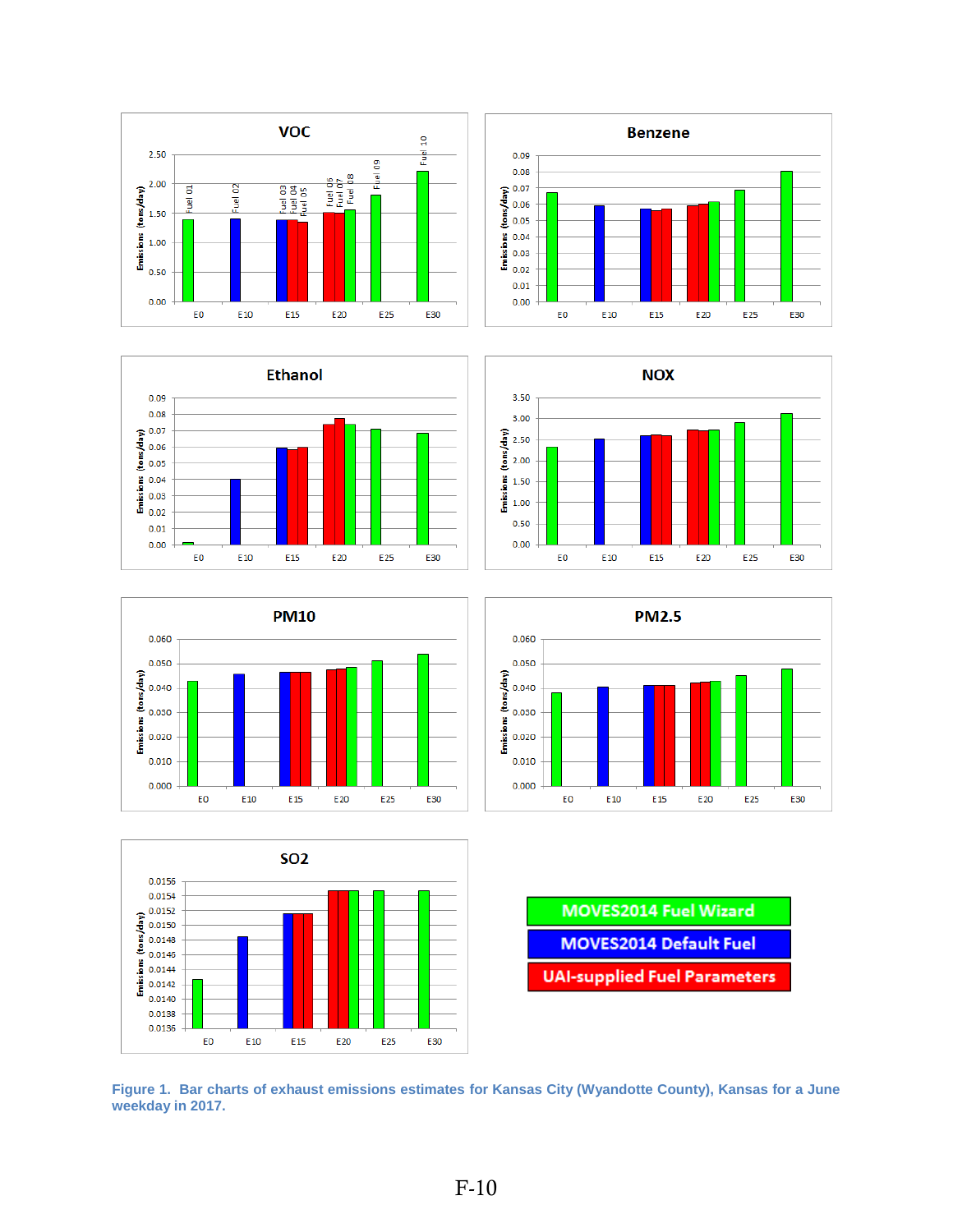





| <b>MOVES2014 Default Fuel</b>       |
|-------------------------------------|
| <b>UAI-supplied Fuel Parameters</b> |

**Figure 2. Bar charts of evaporative emissions estimates for Kansas City (Wyandotte County), Kansas for a June weekday in 2017.**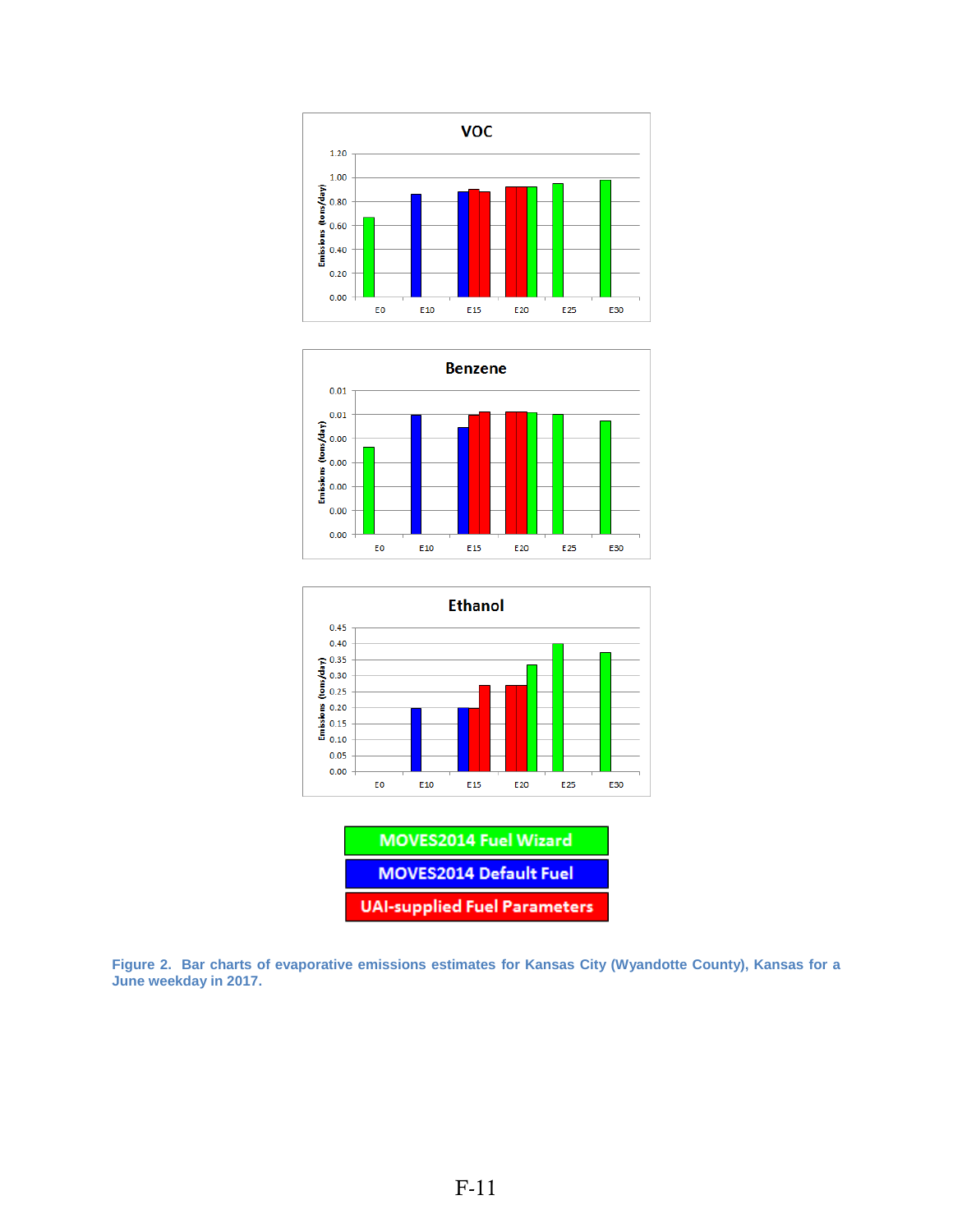













| <b>MOVES2014 Fuel Wizard</b>        |
|-------------------------------------|
| <b>MOVES2014 Default Fuel</b>       |
| <b>UAI-supplied Fuel Parameters</b> |

**Figure 3. Bar charts of total (exhaust plus evaporative) emissions estimates for Kansas City (Wyandotte County), Kansas for a June weekday in 2017.**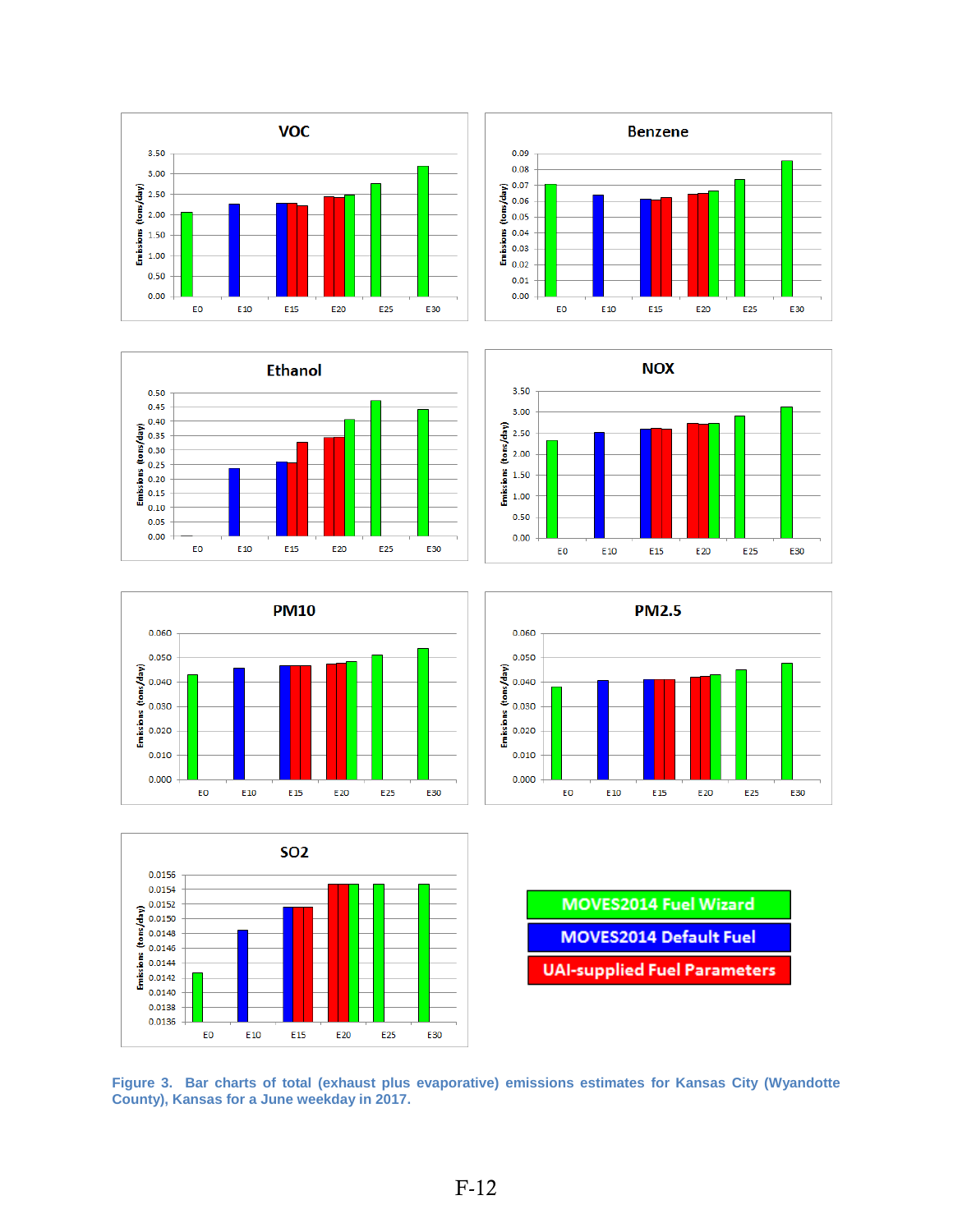- 24. Figure 4 presents bar charts of MOVES2014 on-road mobile source exhaust emissions estimates for each pollutant for Chicago (Cook County), Illinois for a June weekday in 2017 grouped by the ethanol content of the fuels. In general, the following is observed for the exhaust emissions estimates with increasing fuel content (i.e., moving from E0 to E10 to E15 through E30):
	- a. VOC, NOX, PM10, PM2.5 and SO2 emissions trend up from E0 to E30 fuels;
	- b. Benzene emissions trend down from E0 to E15 fuels and trend up from E20 to E30 fuels; and
	- c. Ethanol emissions trend up from E0 to E20 fuels and trend down from E25 to E30 fuels.
- 25. Figure 5 presents bar charts of MOVES2014 on-road mobile source evaporative emissions estimates for each pollutant for Chicago (Cook County), Illinois for a June weekday in 2017 grouped by the ethanol content of the fuels. In general, the following is observed for the evaporative emissions estimates with increasing fuel content:
	- a. VOC emissions trend up from E0 to E30 fuels;
	- b. Benzene emissions trend up from E0 to E20 fuels and trend down from E25 to E30 fuels; and
	- c. Ethanol emissions trend up from E0 to E30 fuels.
- 26. Figure 6 presents bar charts of MOVES2014 on-road mobile source total (i.e., exhaust plus evaporative) emissions estimates for Chicago (Cook County), Illinois for a June weekday in 2017 grouped by the ethanol content of the fuels. In general, the following is observed for the total (exhaust plus evaporative) emissions estimates with increasing fuel content:
	- a. VOC, ethanol, NOX, PM10, PM2.5 and SO2 emissions trend up from E0 to E30 fuels; and
	- b. Benzene emissions trend down from E0 to E15 fuels and trend up from E20 to E30 fuels.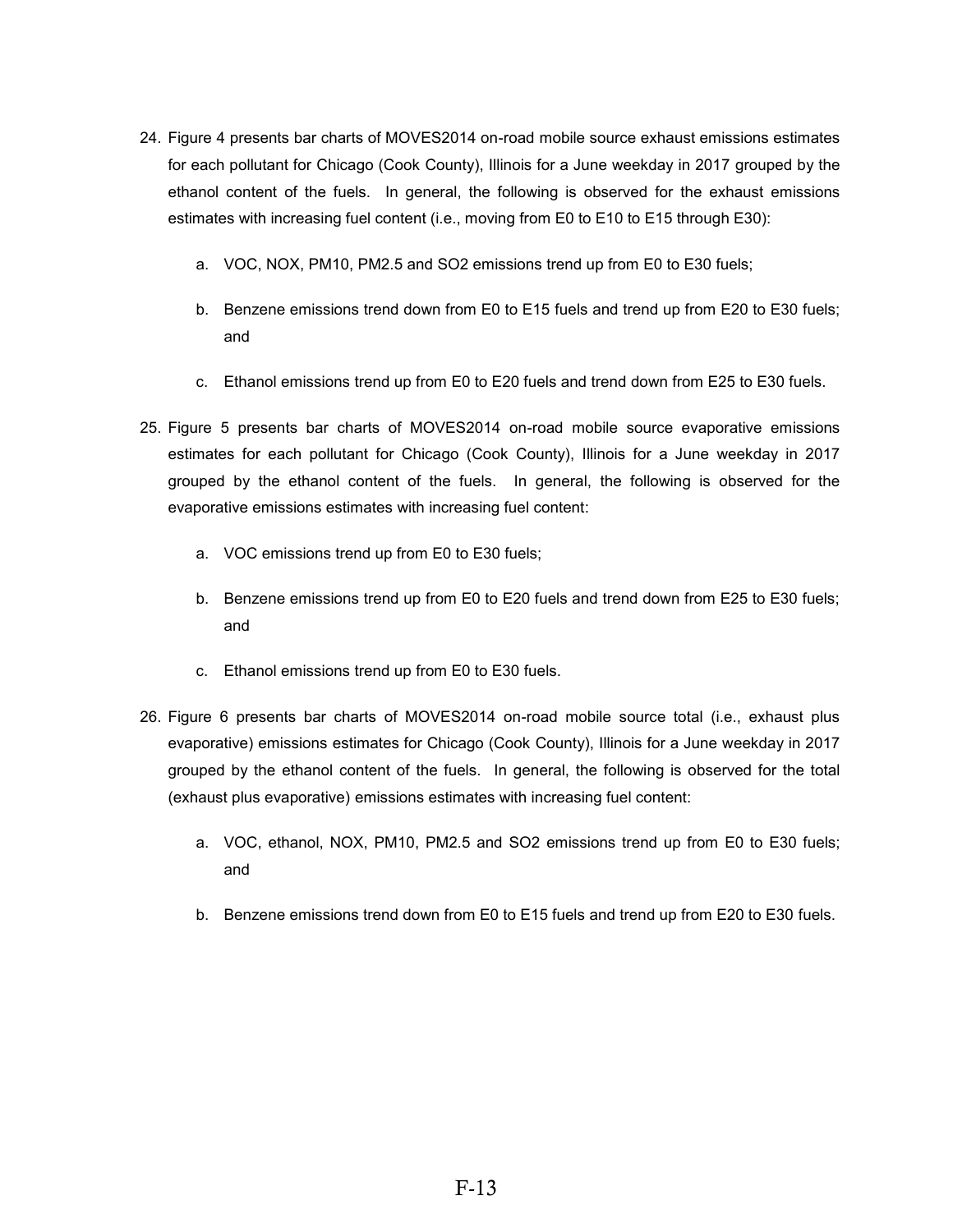















**Figure 4. Bar charts of exhaust emissions estimates for Chicago (Cook County), Illinois for a June weekday in 2017.**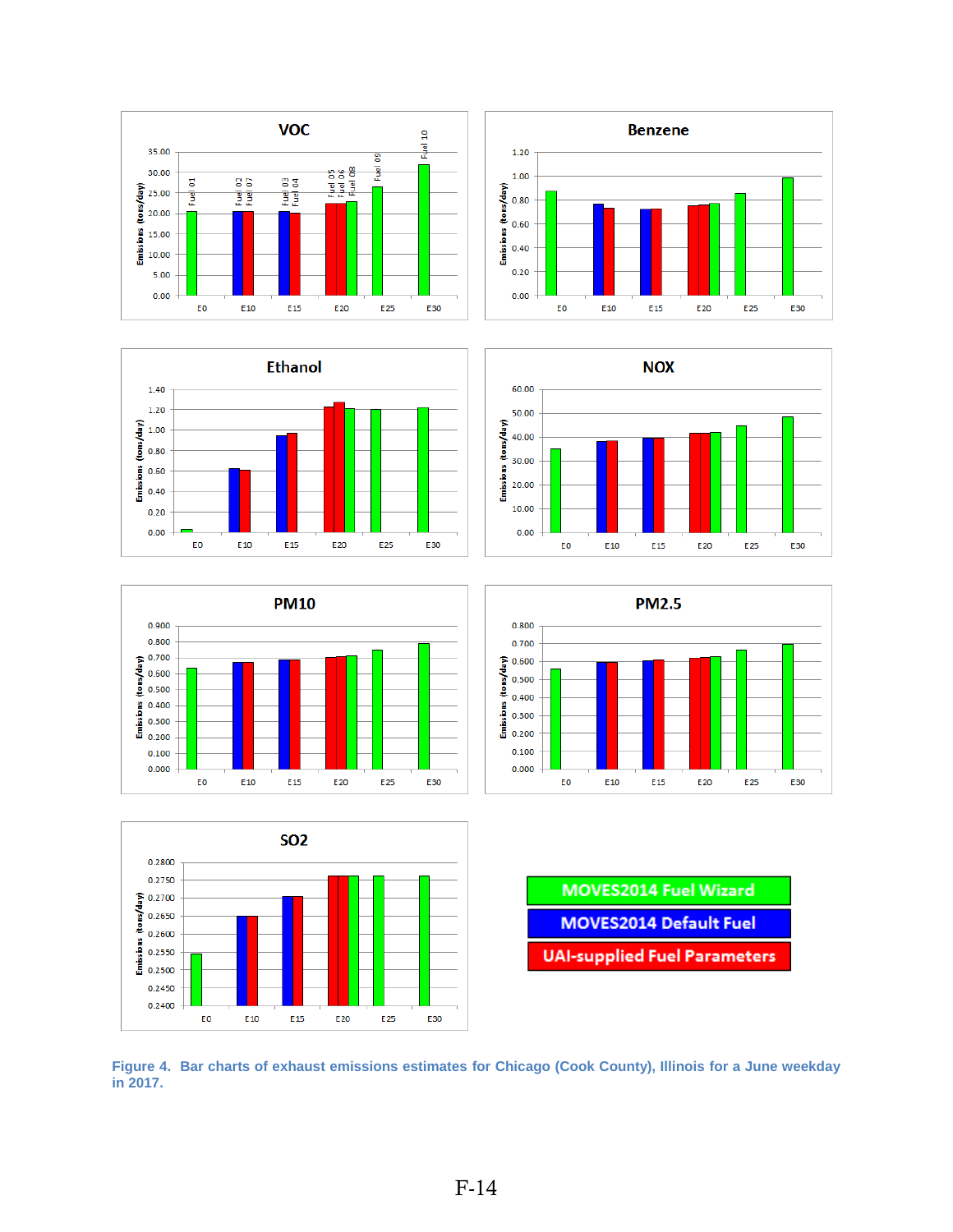







**UAI-supplied Fuel Parameters**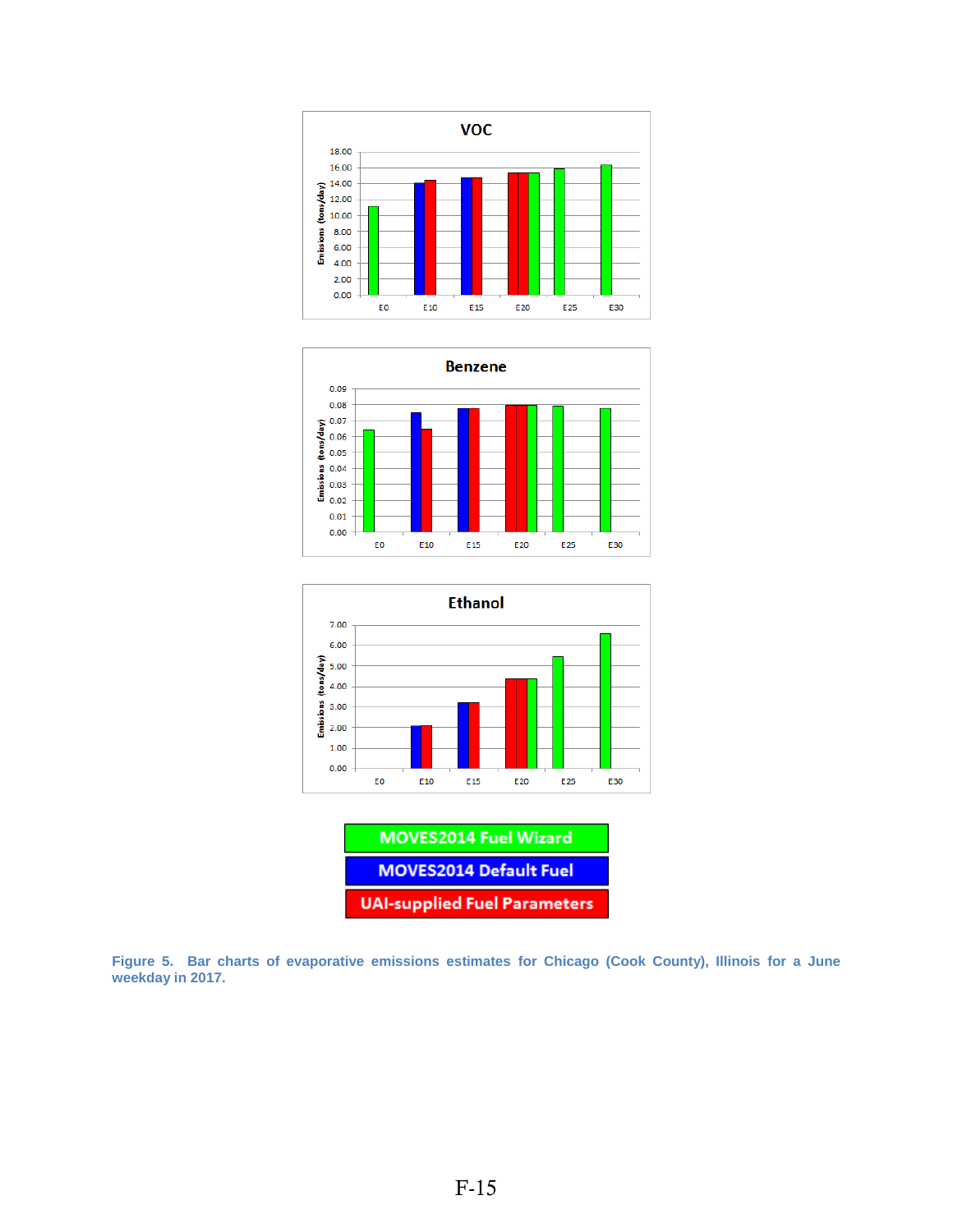















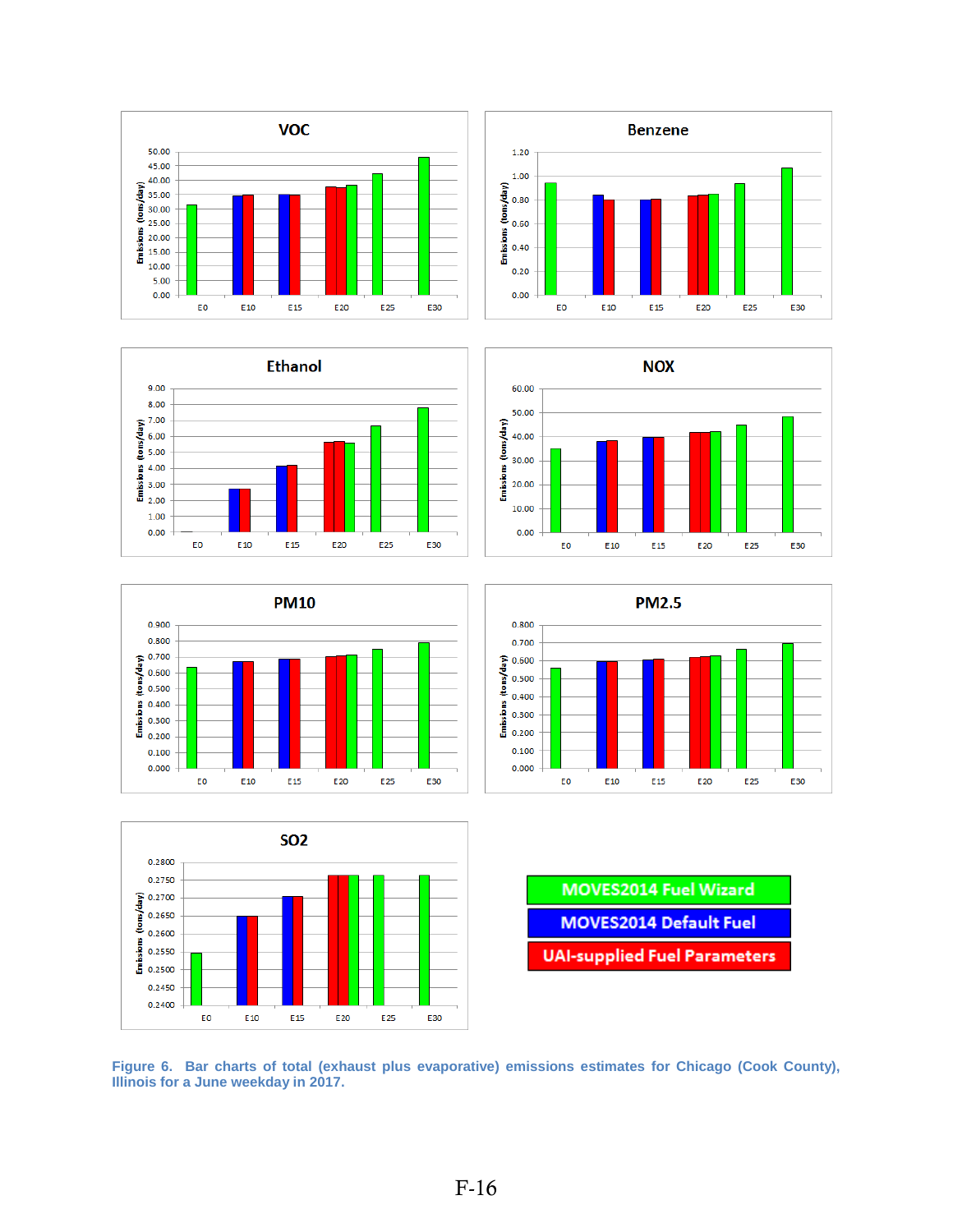- 27. Figure 7 presents bar charts of MOVES2014 on-road mobile source exhaust emissions estimates for each pollutant for Minneapolis (Hennepin County), Minnesota for a June weekday in 2017 grouped by the ethanol content of the fuels. In general, the following is observed for the exhaust emissions estimates with increasing fuel content (i.e., moving from E0 to E10 to E15 through E30):
	- a. VOC, NOX, PM10, PM2.5 and SO2 emissions trend up from E0 to E30 fuels;
	- b. Benzene emissions trend down from E0 to E15 fuels and trend up from E20 to E30 fuels; and
	- c. Ethanol emissions trend up from E0 to E20 fuels and trend down from E25 to E30 fuels.
- 28. Figure 8 presents bar charts of MOVES2014 on-road mobile source evaporative emissions estimates for each pollutant for Minneapolis (Hennepin County), Minnesota for a June weekday in 2017 grouped by the ethanol content of the fuels. In general, the following is observed for the evaporative emissions estimates with increasing fuel content:
	- a. VOC emissions trend up from E0 to E30 fuels;
	- b. Benzene emissions trend up from E0 to E15 fuels and trend down from E20 to E30 fuels; and
	- c. Ethanol emissions trend up from E0 to E30 fuels with increasing ethanol content.
- 29. Figure 9 presents bar charts of MOVES2014 on-road mobile source total (i.e., exhaust plus evaporative) emissions estimates for Minneapolis (Hennepin County), Minnesota for a June weekday in 2017 grouped by the ethanol content of the fuels. In general, the following is observed for the total (exhaust plus evaporative) emissions estimates with increasing fuel content:
	- a. VOC, ethanol, NOX, PM10, PM2.5 and SO2 emissions trend up from E0 to E30 fuels; and
	- b. Benzene emissions trend down from E0 to E15 fuels and trend up from E20 to E30 fuels.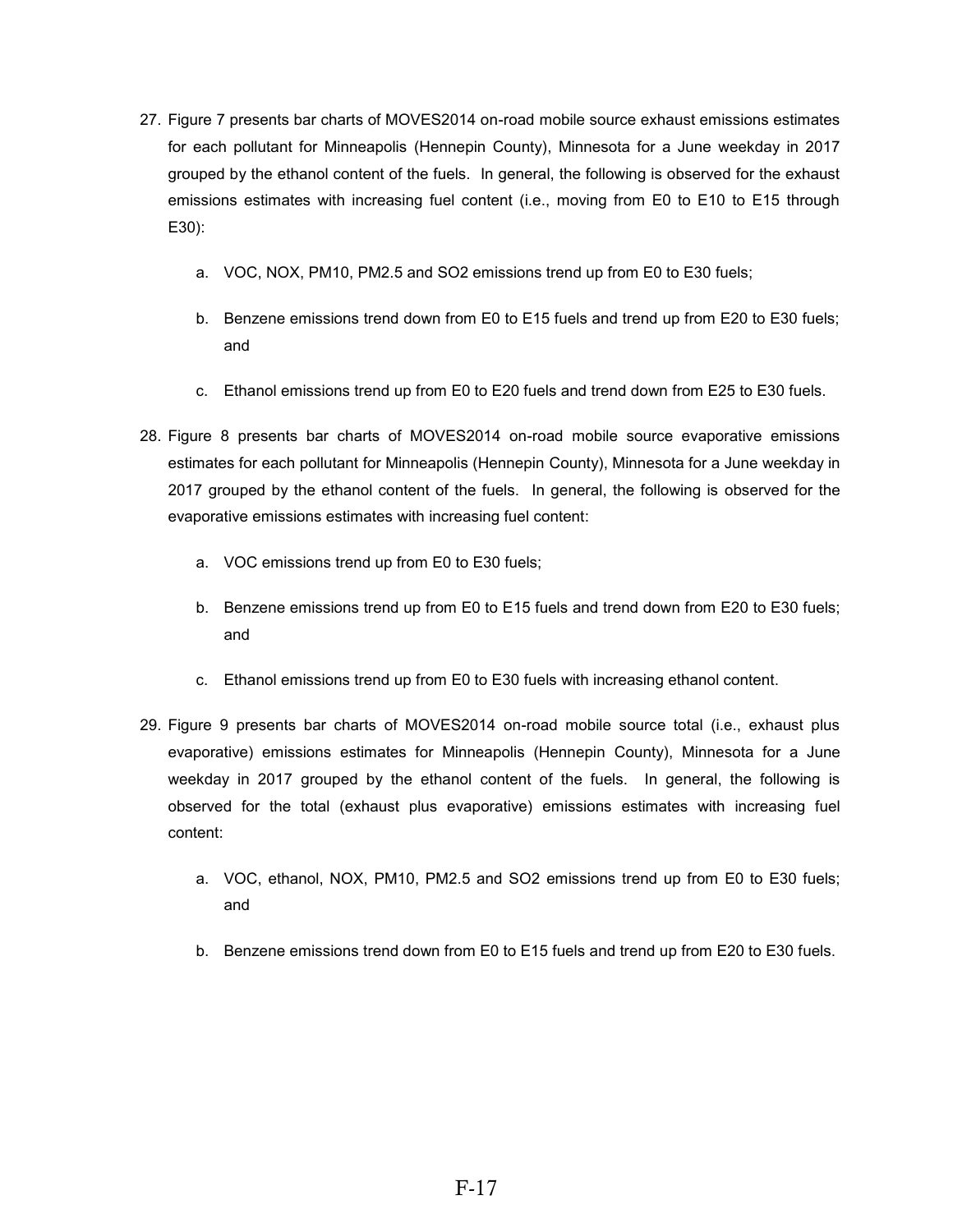















**Figure 7. Bar charts of exhaust emissions estimates for Minneapolis (Hennepin County), Minnesota for a June weekday in 2017.**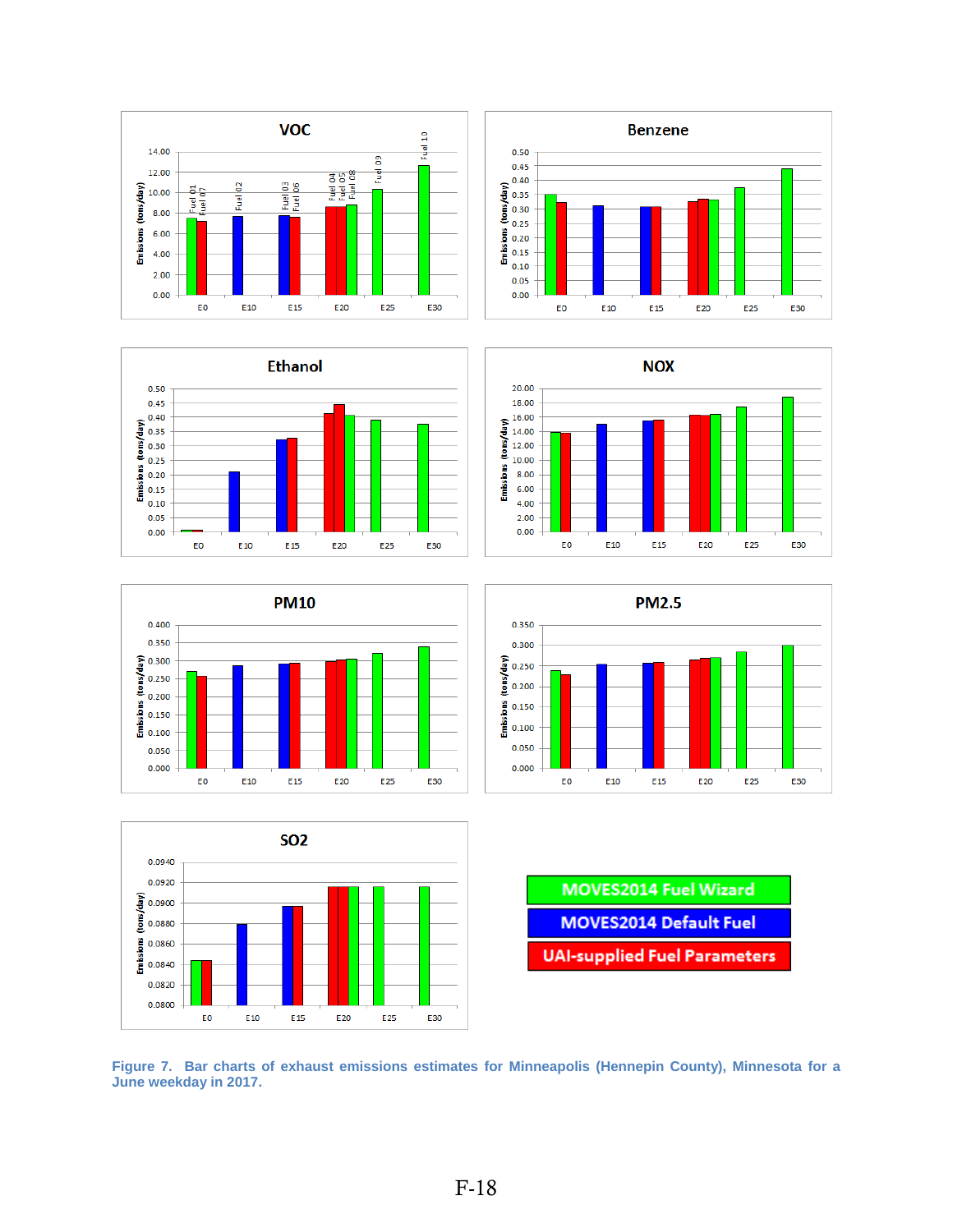







**Figure 8. Bar charts of evaporative emissions estimates for Minneapolis (Hennepin County), Minnesota for a June weekday in 2017.**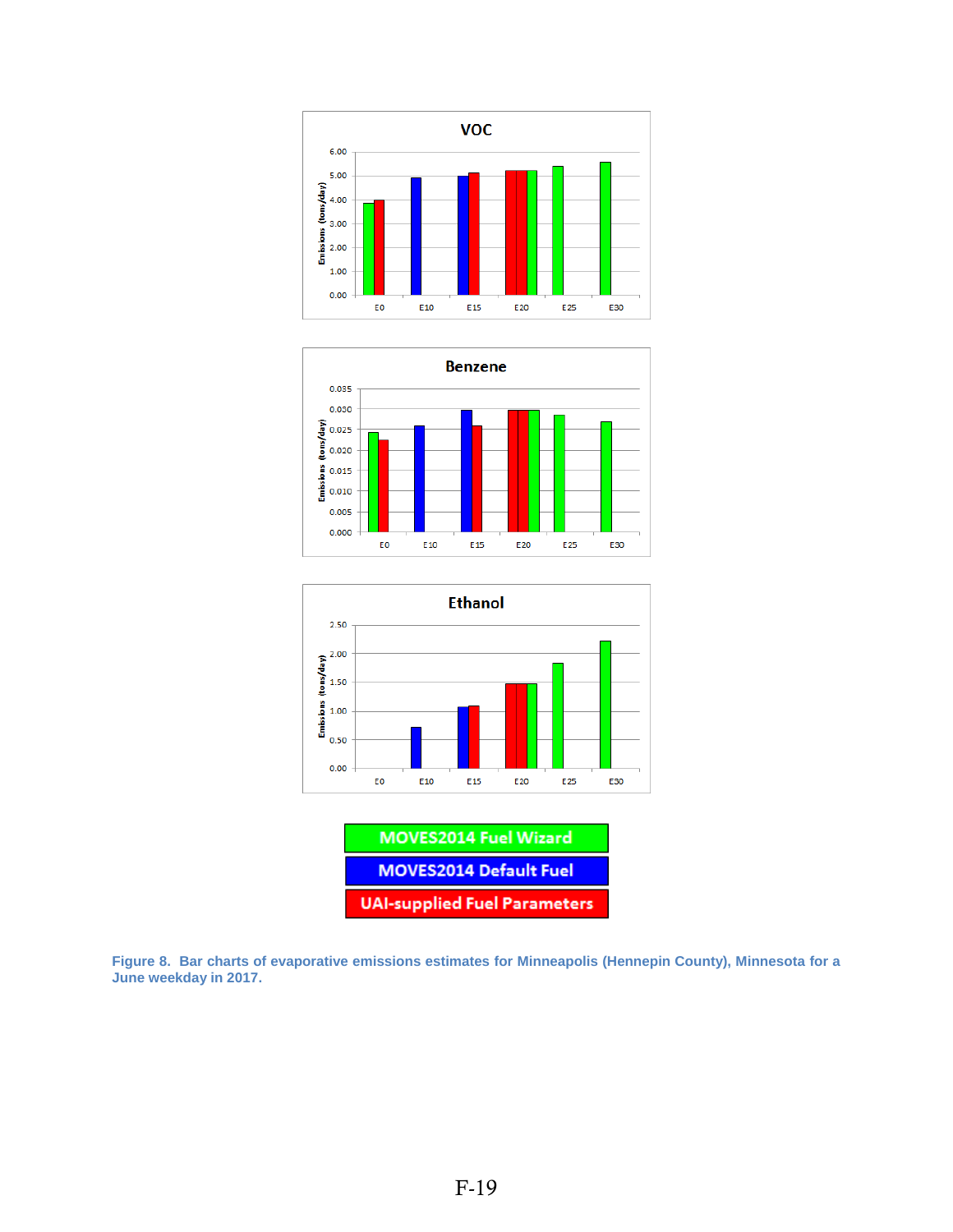













| <b>MOVES2014 Fuel Wizard</b>        |
|-------------------------------------|
| <b>MOVES2014 Default Fuel</b>       |
| <b>UAI-supplied Fuel Parameters</b> |

**Figure 9. Bar charts of total (exhaust plus evaporative) emissions estimates for Minneapolis (Hennepin County), Minnesota for a June weekday in 2017.**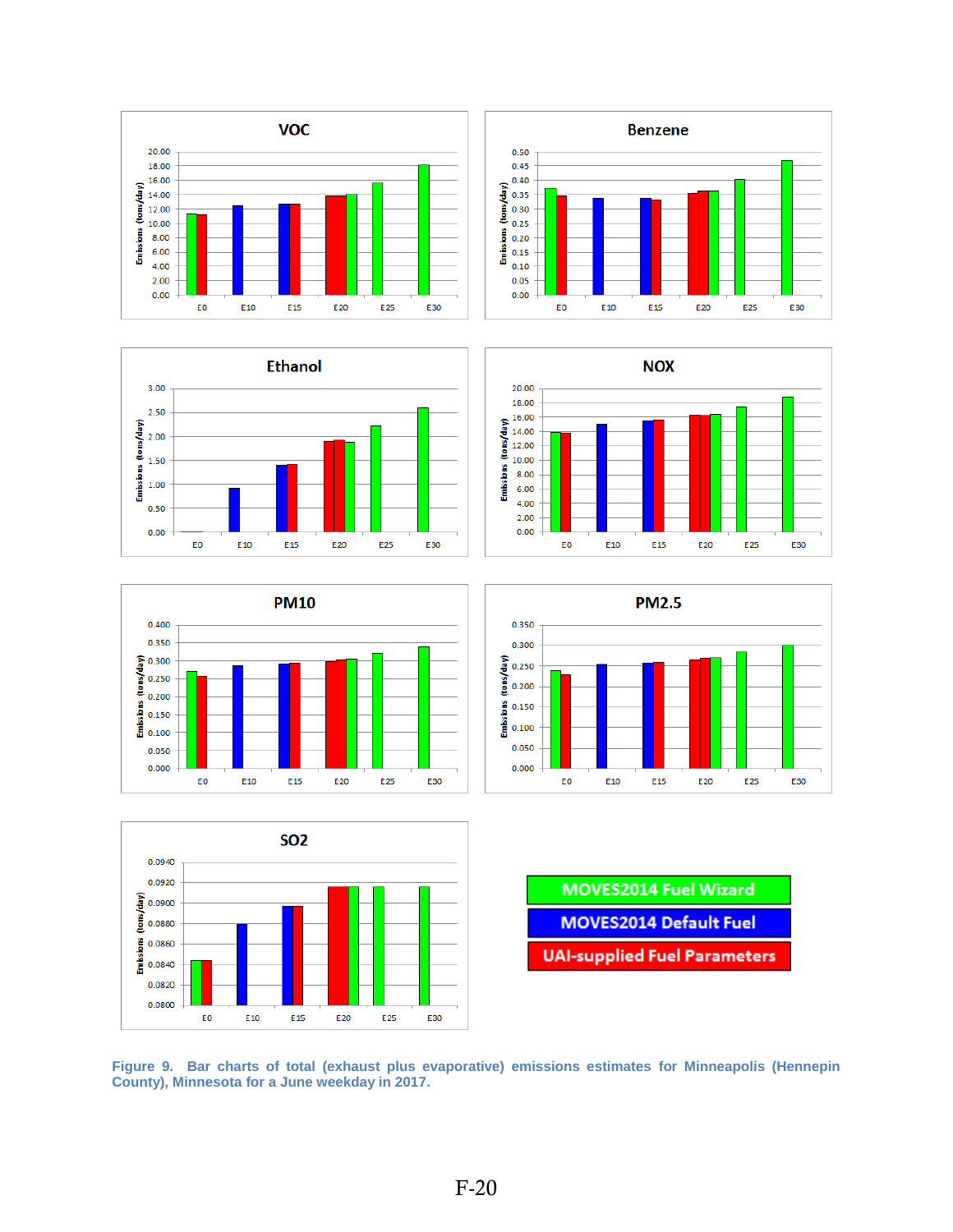#### **Conclusion**

- 30. MOVES2014 was used to estimate on-road mobile source emissions for a June 2017 weekday and weekend day for Kansas City (Wyandotte County), Kansas, Chicago (Cook County), Illinois, and Minneapolis, (Hennepin County), Minnesota for the following fuel formulation parameter data sets:
	- a. Each county-specific MOVES2014 default fuel (i.e., two per county);
	- b. Four different fuel formulation parameter data sets for each county based on data provided by UAI; and
	- c. Four different fuel formulation parameter data sets for each county derived from the MOVES2014 Fuels Wizard.
- 31. The fuels that were modelled had ethanol contents of 0% (E0), 10% (E10), 15% (E15), 20% (E20), 25% (E25), and 30% (E30) by volume.
- 32. In general, the following is observed in regards to exhaust emissions estimated by MOVES2014 across all fuels and counties that were modelled with increasing ethanol content:
	- a. VOC, NOX, PM10, PM2.5 and SO2 emissions estimates trend up from E0 to E30 fuels;
	- b. Benzene emissions estimates trend down from E0 to E15 fuels and trend up from E20 to E30 fuels; and
	- c. Ethanol emissions estimates trend up from E0 to E20 fuels and trend down from E25 to E30 fuels.
- 33. In general, the following is observed in regards to evaporative emissions estimated by MOVES2014 across all fuels and counties that were modelled with increasing ethanol content:
	- a. VOC emissions estimates trend up from E0 to E30 fuels;
	- b. Benzene emissions estimates trend up from E0 to E20 fuels and trend down from E25 to E30 fuels; and
	- c. Ethanol emissions estimates trend up from E0 to E30 fuels.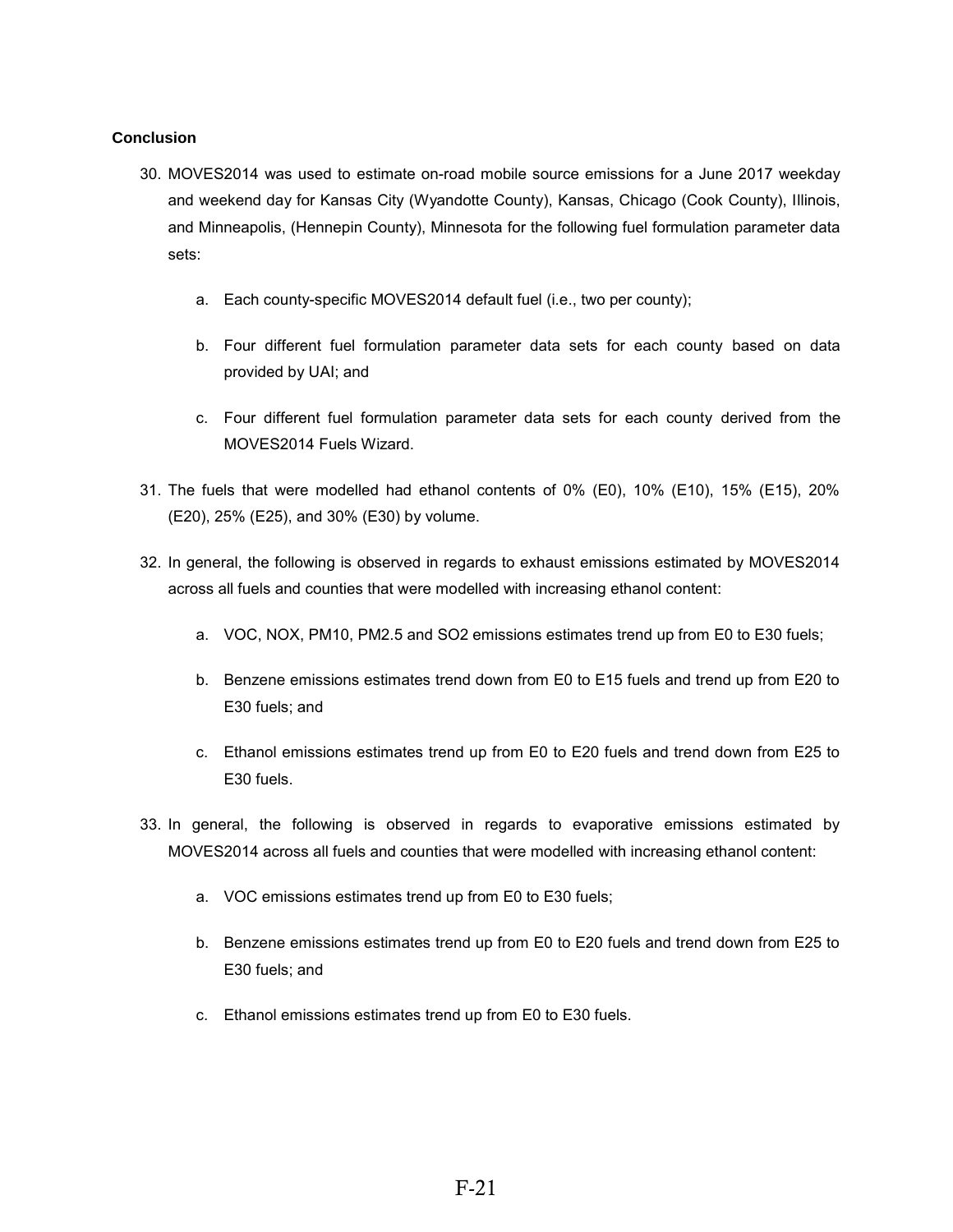- 34. In general, the following is observed in regards to total (i.e., exhaust plus evaporative) VOC, benzene, and ethanol emissions estimated by MOVES2014 across all fuels and counties that were modelled with increasing ethanol content:
	- a. VOC emissions estimates trend up from E0 to E30 fuels;
	- b. Benzene emissions estimates trend down from E0 to E15 fuels and trend up from E20 to E30 fuels; and
	- c. Ethanol emissions estimates trend up from E0 to E30 fuels.
- 35. Weekday and weekend day emissions estimated by MOVES2014 exhibit similar trends though weekend day emissions estimates are general lower by 10% to 30% depending on pollutant.

I declare under penalty of perjury that the foregoing is true and correct.

Executed on June \_\_\_, 2015. The security of the security of the security of the security of the security of the security of the security of the security of the security of the security of the security of the security of th

James G. Wilkinson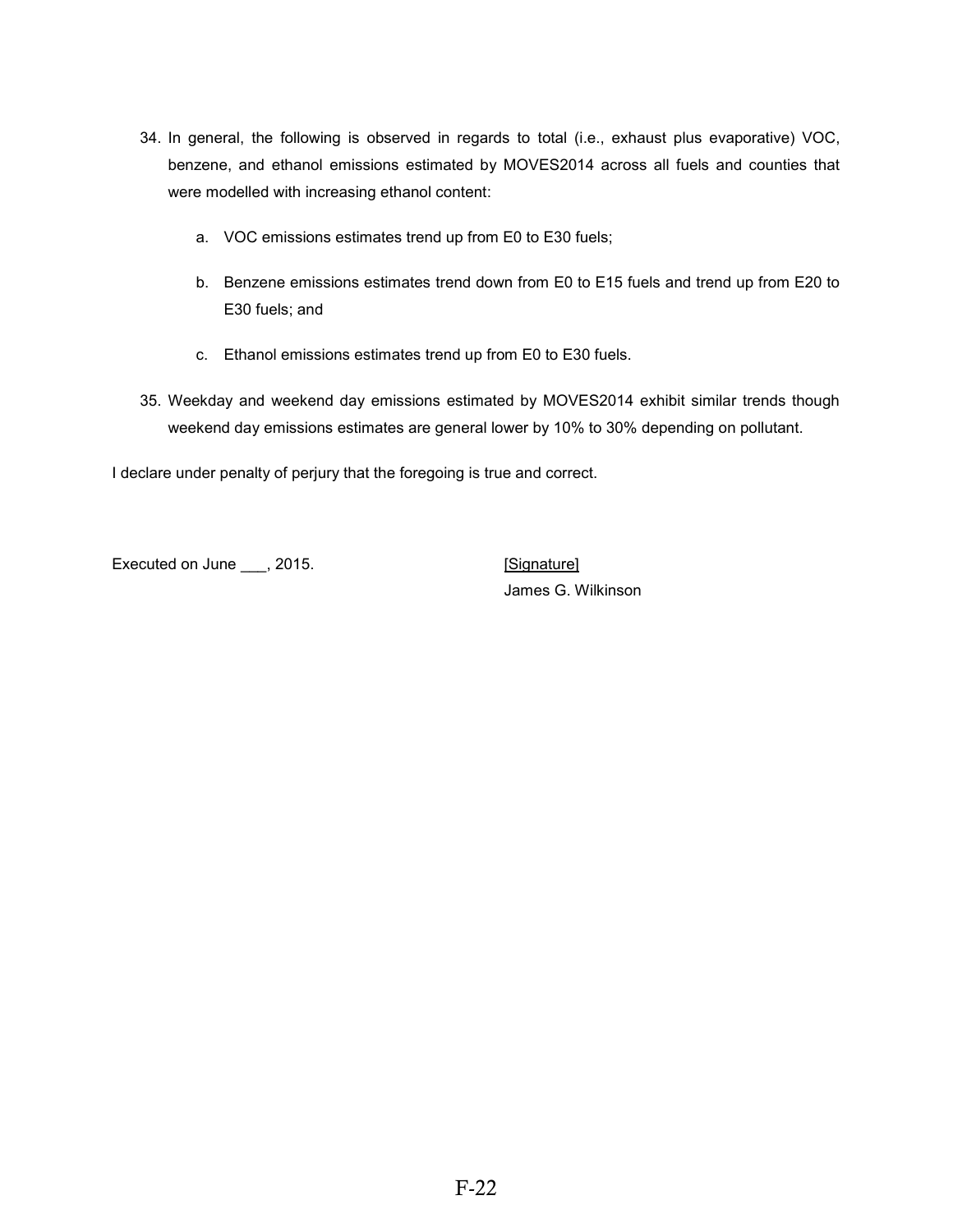<span id="page-24-0"></span>

- 1. My initial declaration in this case reported the emissions estimated by EPA's MOVES2014 model (MOVES2014 October 2014 Release) for fuels with varying blends of ethanol.
- 2. After I submitted my initial declaration, EPA announced the publication of a revision to MOVES2014, known as MOVES2014a.<sup>1</sup> EPA reported that in the revised model, "[t]he change in brake wear emissions results in small decreases in PM emissions, while emissions for other criteria pollutants remain essentially the same as MOVES2014."2
- 3. The Urban Air Initiative (UAI) desired to understand how MOVES2014a compares with MOVES2014. UAI contracted with me to compare the default fuel parameters of MOVES2014 and MOVES2014a and to compare the emissions estimates of the two models.
- 4. I extracted the default fuel parameters for the years 2014 and 2017 from each version of the models' fuel characteristics database (i.e., the data table *fuelformulation*) using a structured query language (SQL) script and compared the resulting data sets.
- 5. I determined that the default fuel parameters for 2014 are identical in both versions of the model for Kansas City (Wyandotte County), Chicago (Cook County), Minneapolis (Hennepin County), and other United States counties.
- 6. I determined that the default fuel parameters for 2017 are identical in both versions of the model for Kansas City (Wyandotte County), Chicago (Cook County), Minneapolis (Hennepin County), and most other United States counties.<sup>3</sup>
- 7. Using MOVES2014a, I replicated the same model runs that I performed with MOVES2014 for my initial declaration, using the same inputs, location (Kansas City) and year (2017). In my previous declaration I stated that I also ran MOVES2014 for Chicago and Minneapolis. I have assumed that any differences shown between the model runs for Kansas City will also manifest themselves in subsequent runs for Chicago and Minneapolis.
- 8. The resulting emissions estimates using MOVES2014a for Kansas City were essentially identically for the chemical species benzene, ethanol,  $PM_{10}$ ,  $PM_{2.5}$ , and  $SO_2$ ; however, there are consistent, small decreases in the VOC (about  $0.1\%$ ) and NO<sub>X</sub> (about  $0.3\%$ ) emissions estimates in the MOVES2014a runs when compared to the MOVES2014 runs, across all ethanol-blended fuels that were modeled. Regardless of this small, consistent decrease in VOC and NOx emissions estimates in the current MOVES2014a model runs as compared to the



<sup>1</sup> EPA Releases MOVES2014a Mobile Source Emissions Model: Questions and Answers (Nov. 2015), http://www3.epa.gov/otaq/models/moves/documents/420f15046.pdf.  $\,1$ 

<sup>2</sup> *Id.* at 1.

<sup>&</sup>lt;sup>3</sup> There are differences between each model's 2017 default fuel parameters for Arizona's Maricopa County and all California counties. In the MOVES2014 default fuel parameters data base, Arizona's Maricopa County and all California counties are listed as using an E15 fuel in 2017, but in the MOVES2014a default fuel parameters data base, the same counties are listed as using an E10 fuel in 2017. What is further perplexing in this situation is that the fuel parameters for RVP, sulfur content, aromatic content, olefin content, benzene content, E200, E300, T50 and T90 are identical between the two versions of the model for these counties.